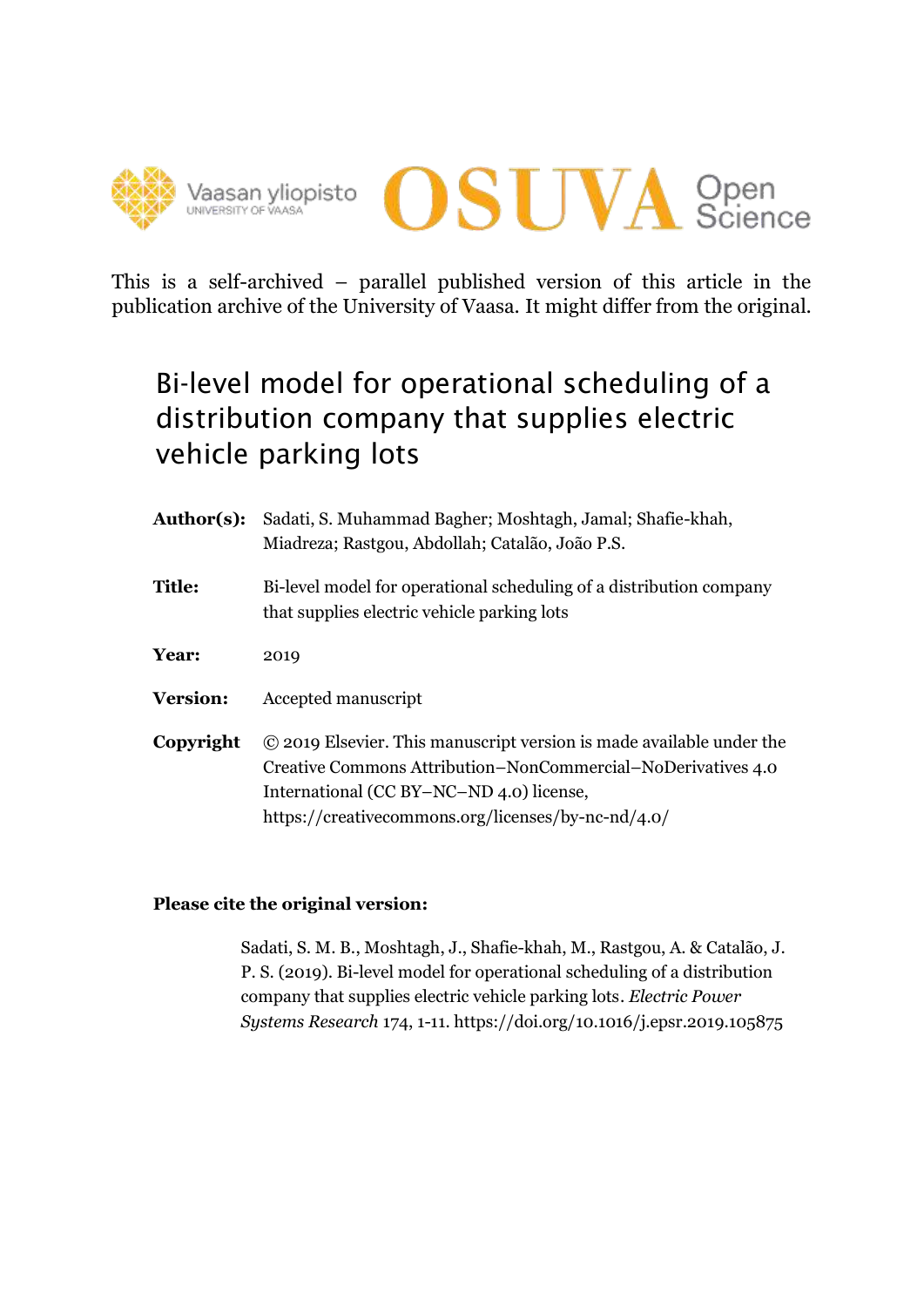# Bi-Level Model for Operational Scheduling of a Distribution Company that Supplies Electric Vehicle Parking Lots

S. Muhammad Bagher Sadati<sup>a</sup>, Jamal Moshtagh<sup>b,</sup>\*, Miadreza Shafie-khah<sup>c</sup>, Abdollah Rastgou<sup>d</sup> João P. S. Catalão<sup>e,\*</sup>

*<sup>a</sup>National Iranian Oil Company (NIOC), Iranian Central Oil Fields Company (ICOFC), West Oil and Gas Production Company (WOGPC), Kermanshah, Iran*

<sup>b</sup>*Department of Electrical Engineering, Faculty of Engineering, University of Kurdistan, Sanandaj, Kurdistan, Iran*

*c School of Technology and Innovations, University of Vaasa, 65200 Vaasa, Finland*

*<sup>d</sup>Department of Electrical Engineering, Kermanshah Branch, Islamic Azad University, Kermanshah, Iran*

*<sup>e</sup> Faculty of Engineering of the University of Porto and INESC TEC, Porto 4200-465, Portugal*

*\* Corresponding authors: J.P.S. Catalão (catalao@fe.up.pt) and J. Moshtagh (j.moshtagh@uok.ac.ir)*

#### *Abstract*

Nowadays, the presence of renewable energy resources (RERs), electric vehicle (EV) penetration, and the implementation of demand response (DR) programs are the main affecting factors in the operational scheduling of a distribution company (DISCO). By the new market participants such as parking lot (PL) owners in the DISCO, a bi-level framework can be created for modeling the distribution network. Therefore, in this paper, a new bi-level model is suggested for DISCO's operational scheduling that involves technical and environmental terms in the objective function. The maximization of the profit of the DISCO owner and the PL owner are the objective functions in each level. These purposes depend on the customers' load, the power purchased from the upstream network, the power exchanged with the PL owner (for the upper-level) and the power exchanged with the DISCO owner, as well as the EV owners (for the lower-level). Linearization of the model is carried out by applying the Karush–Kuhn– Tucker (KKT) condition and Fortuny-Amat and McCarl linearization approach. Furthermore, EVs' and RERs' uncertainties, as well as DR programs are modeled. Also, three types of risk are described including risk-seeker, risk-neutral, and risk-averse (with conditional value-at-risk (CVaR) index). For evaluation of the proposed model, it is applied to the IEEE 15-bus test system. Results show that by charging/discharging schedule of EVs and critical peak pricing program, the DISCO owner gains more profit. Also, the sensitivity analysis allows determining that the EV penetration, nominal power of RERs and customer involvement in the DR program directly affect the DISCO owner's profit.

*Keywords:* Distribution company; bi-level model; Karush–Kuhn–Tucker method; electric vehicle parking lot; demand response;

renewable energy resources.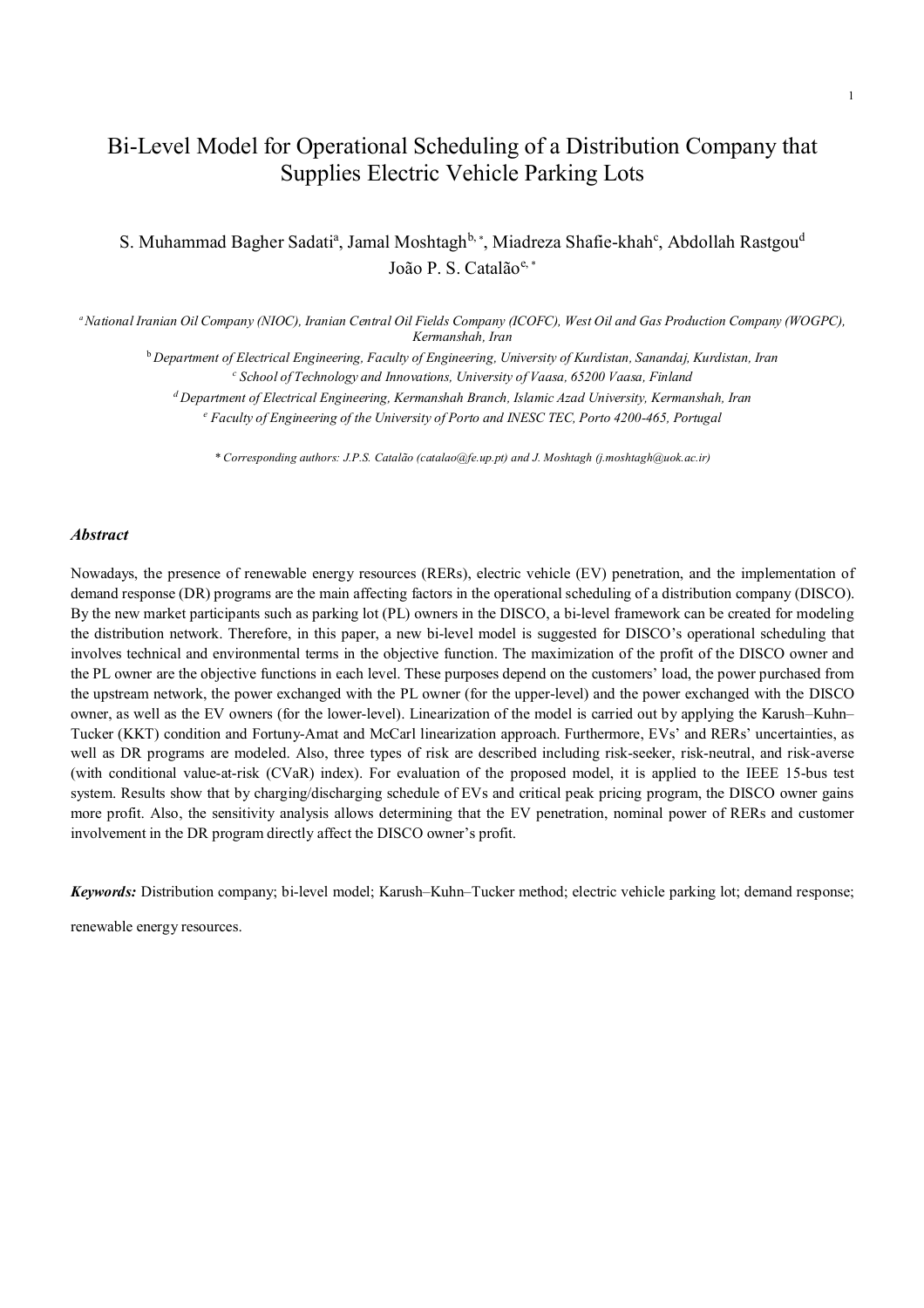# **1. Nomenclature**

# *Indices*

| b                              | Index of branch or bus                                            |
|--------------------------------|-------------------------------------------------------------------|
| n                              | Index of EV number                                                |
| w                              | Index of scenario                                                 |
| Sb                             | Index of slack bus                                                |
| h                              | Index of hour                                                     |
| <b>Parameters</b>              |                                                                   |
| $C^{cd}$                       | Equipment cost depreciation (\$/kWh)                              |
| $E^{CO}$                       | Average emission rate of the upstream network generation (kg/MWh) |
| $I^{max}$                      | Maximum current of lines (A)                                      |
| R                              | Large constants                                                   |
| $P^L$                          | The customers' load before DR (kW)                                |
| $P^{L,DR}$                     | The customers' load after DR (kW)                                 |
| $P^{PV, \text{max}}$           | Maximum Output power of PV unit (kW)                              |
| $P^{Wi, \text{max}}$           | Maximum Output power of wind unit (kW)                            |
| $R^{\max}$                     | Charging or discharging rate (kWh)                                |
| $V$ <sup>max</sup>             | Maximum voltage (V)                                               |
| $V$ <sup>min</sup>             | Minimum voltage (V)                                               |
| $\eta^{ch}$                    | Charging efficiency $(\% )$                                       |
| $\eta^{dch}$                   | Discharging efficiency $(\% )$                                    |
| $\eta^{Trans}$                 | Transformer efficiency (%)                                        |
| $\rho$                         | Probability of each scenario                                      |
| $\alpha$                       | Confidence level                                                  |
| $\beta$                        | Risk aversion parameter                                           |
| $\pi^E$                        | Penalty of greenhouse gas emissions (\$/kg)                       |
| $\pi^{\!\scriptscriptstyle L}$ | Energy sold price to the customer before DR (\$/kWh)              |
| $\pi^{L,DR}$                   | Energy sold price to the customer after DR $(\frac{8}{kWh})$      |
| $\pi^{G2PL}$                   | Energy sold price to the PL owner (\$/kWh)                        |
| $\pi$ <sup>PL2EV</sup>         | Energy purchased price of the PL by EV owner (\$/kWh)             |
| $\pi$ <sup>PL2G</sup>          | Energy purchased price of the PL by DISCO owner (\$/kWh)          |
| $\pi^{Up2G}$                   | Energy purchased price from the upstream network (\$/kWh)         |
| <b>Variables</b>               |                                                                   |
| $P^{ch}$                       | Power charged of EVs (kW)                                         |
| $P^{dch}$                      | Power discharged of EVs (kW)                                      |
| P <sup>loss</sup>              | Power loss of the SDISOC (kW)                                     |
| $P^{Up2G}$                     | Power purchased from the upstream network (kW)                    |
| SOE                            | State of energy (kWh)                                             |
| X                              | Binary variable                                                   |
| $\mu$                          | dual variables (\$/kWh)                                           |
| B                              | Profit of each scenario                                           |
| γ                              | Auxiliary variable for calculating CVaR in each scenario          |
| ξ                              | Value-at-risk                                                     |
|                                |                                                                   |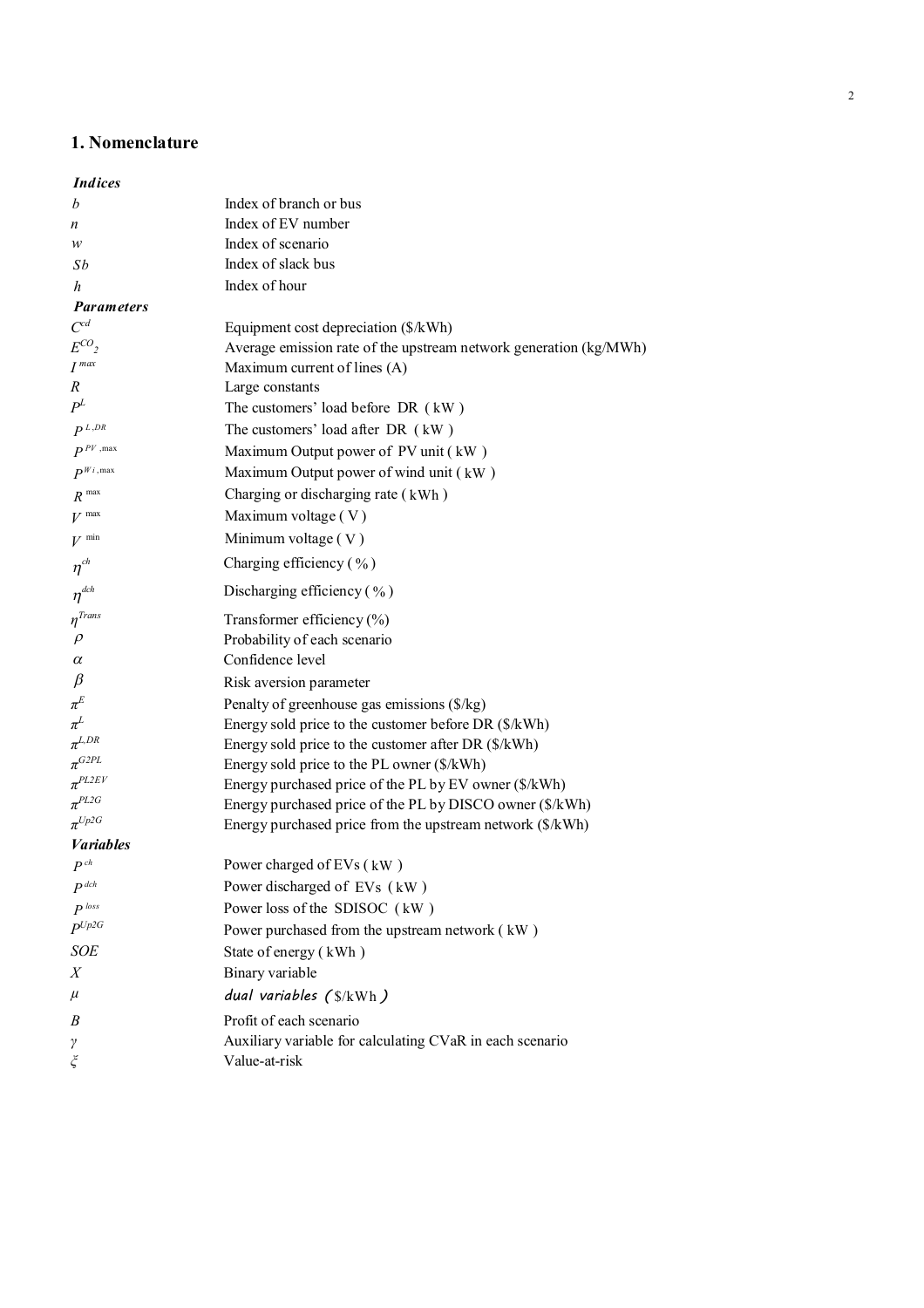# **2. Introduction**

#### *2.1 Aims and Motivation*

Due to internal combustion engine vehicles and fossil fuel power plants, transportation sector and electricity grids are two main sources of air pollution and greenhouse gas emissions. The high penetration of electric vehicles (EVs), as well as the usage of renewable energy resources (RERs) are appropriate solutions for controlling environmental problems. Charging of EVs that are parked in parking lots (PLs) for supplying the customers (vehicle to grid - V2G - applications) at the on-peak periods is one of the promising solutions.

However, the uncertainties of the RERs and EVs would make the operation and planning of distribution networks more complicated. On the other hand, performing demand response (DR) programs, would help to reduce the problems. Also, with considering the DISCO's uncertainties e.g. output power of RERs, availability of EVs and etc. the risk-based model is necessary. One of the best risk measures is conditional value-at-risk (CVaR) because of linear form [1].

This paper suggests a risk-based bi-level model with technical and environmental terms for obtaining profit's maximization of the SDISCO owner, in the presence of PL. This profit is evaluated in four cases: 1) without considering RERs and considering controlled charging (CC) of EVs ; 2) considering RERs and charging/discharging schedule (CDS) of EVs ; 3) considering RERs and CC of EVs ; 4) considering RERs and with CDS of EVs. For all cases, eight DR programs are considered. Also, uncertainties of RERs and EVs are modeled with probability distribution function (PDF). Forasmuch as, due to uncertainties, three types of objective function based on risk are defined.

#### *2.2 Literature Review*

Operation of EVs having different impacts on the DISCO. These impacts are usually divided into economic, environmental and grid impact [2]. In terms of economic impact, there are three stakeholders, i.e., the DISCO owners, the EV owners and also the PL owners [3]. Regarding environmental impact, some studies have shown that if EVs charge at the on-peak periods with the traditional power plant, EVs are not environmental-friendly. But, using RERs and CDS, the DISCO becomes greener [4]. Also, the impact of EVs on power grid are included the impact on losses [5-6], load profile [7], transformer and cable [8-9], voltage profile [10], harmonics [11-12], and stability influence [13-14].

With the dawn of smart grids and utilization of the vehicle to grid (V2G) ability of EVs, the efficiency, reliability and stability of distribution system are improved. In fact, by using V2G capability, the distribution system is obtained some benefit such as ancillary service [15], peak load shaving [16-17], emission's reduction [18] and support for the integration of RERs [19-20] and losses reduction [21].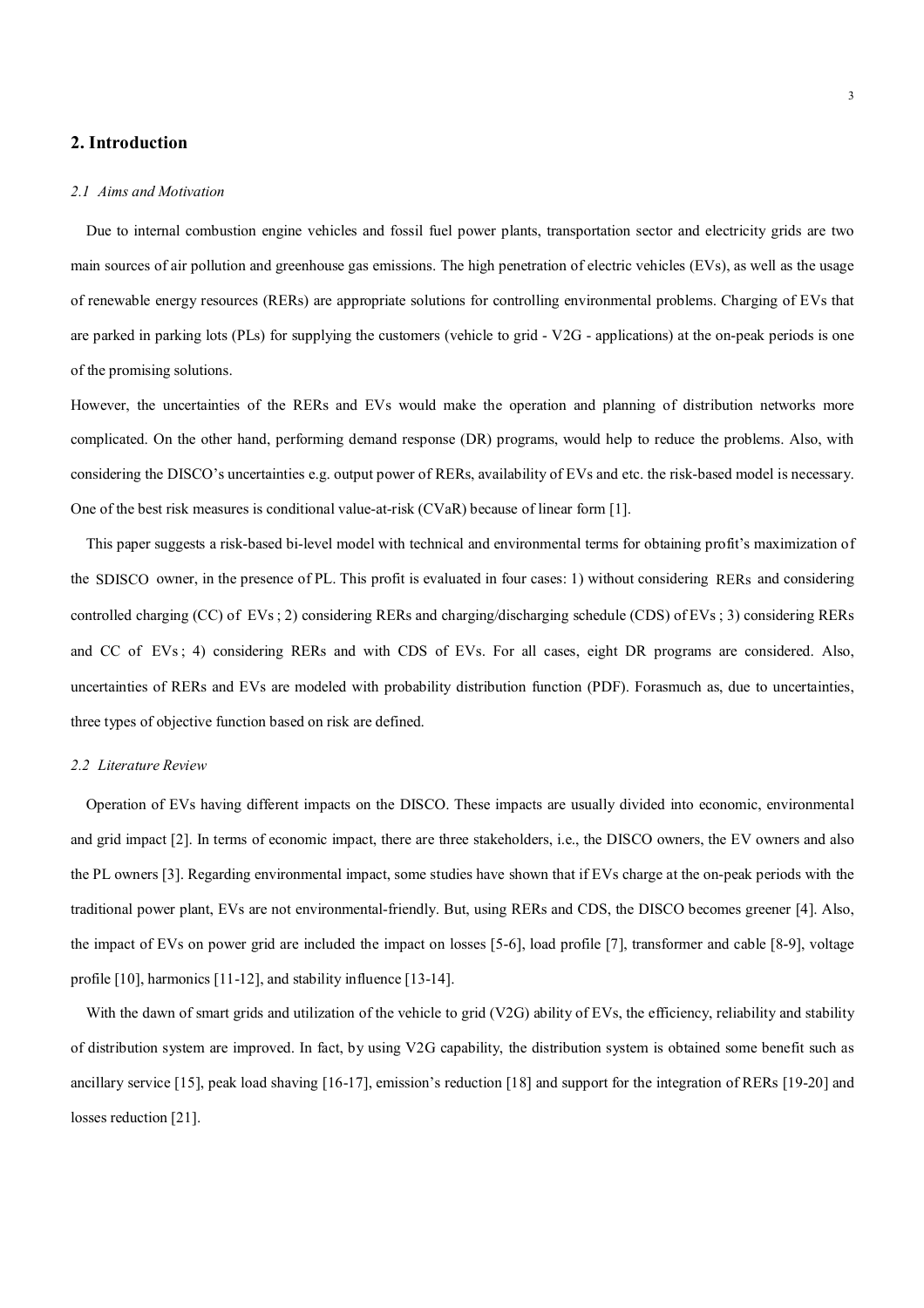For performing of DR programs, the suitable model of voluntary programs and mandatory programs of a price-based demand response (PBDR) and incentive-based DR (IBDR) program are presented in [22,23-24].

In [25], for evaluation of the optimal behavior of the PL as the responsive load in each PBDR and IBDR program, a new model is presented in energy and reserve markets. In [26] by considering Time of Use (TOU) program, sitting and sizing of EV's charging stations is determined. In [27], with the goal of minimizing the charging cost and maximizing EVs number for charging, a model is developed for DR program in a PL. In [28], the effect of EVs and IBDR on transmission network expansion planning is evaluated with the aim of minimizing cost. In [29], with load, RERs, EVs uncertainties, a new stochastic model is proposed for participation planning of EVs in IBDR and PBDR programs. In [30], by considering the EV owners charging behavior, dynamic electricity pricing and a PBDR program, EVs charging scheduling for reducing the peak load is modeled. The purpose of the objective function is to minimize all the EV owners cost of charging.

In [31], due to market prices and EV mobility uncertainties, the model based on CVaR index is suggested with the goal of EV aggregator's maximization profit. In [32], by modeling EVs and distributed generation as flexible recourses and considering uncertainties such as RERs generation, market price and demand, a CVaR-based model is offered for minimizing the expected regret value.

In [33], the CVaR-based model is presented for EV aggregator in day-ahead and real-time market, because of price uncertainty. The aim of this model is minimizing the conditional expectation of electricity purchase cost. In [34], by the aim of maximization of operation revenue a risk-based model is provided in the presence of a virtual power plant (VPP). In [35], with considering smart energy hub (SEH) and the goal of profit's maximization a CVaR-based model is proposed. In [36], for finding the best feeder routing a CVaR-based model is offered because of load and price uncertainties. In [37], due to some uncertainties and with the goal of minimizing the cost of planning scheme, a CVaR-based model is proposed. In [38], for losses reduction and reliability improvement by reconfiguration of distribution company and considering uncertainties, a CVaR-based model is suggested. In [39], a decentralized energy trading algorithm is projected in view of renewables integration and risk.

In [40], due to the presence of distribution system operators and the PL owner, for the planning of distribution system, a new model is proposed. In the proposed bi-level model, the lower level maximizes the PL owner benefit's and the upper level minimizes the planning cost. In [41], profit's maximization and operation cost's minimization the distribution company and micro-grid (MG), respectively, are the aim of upper and lower level of the presented model that is solved by Karush–Kuhn– Tucker (KKT) method and dual theory. In [42], with the benefit maximizing of EVs aggregator in the upper level and minimizing operation cost of the system in the lower level, a new model is proposed which is solved by the game theoretic approach.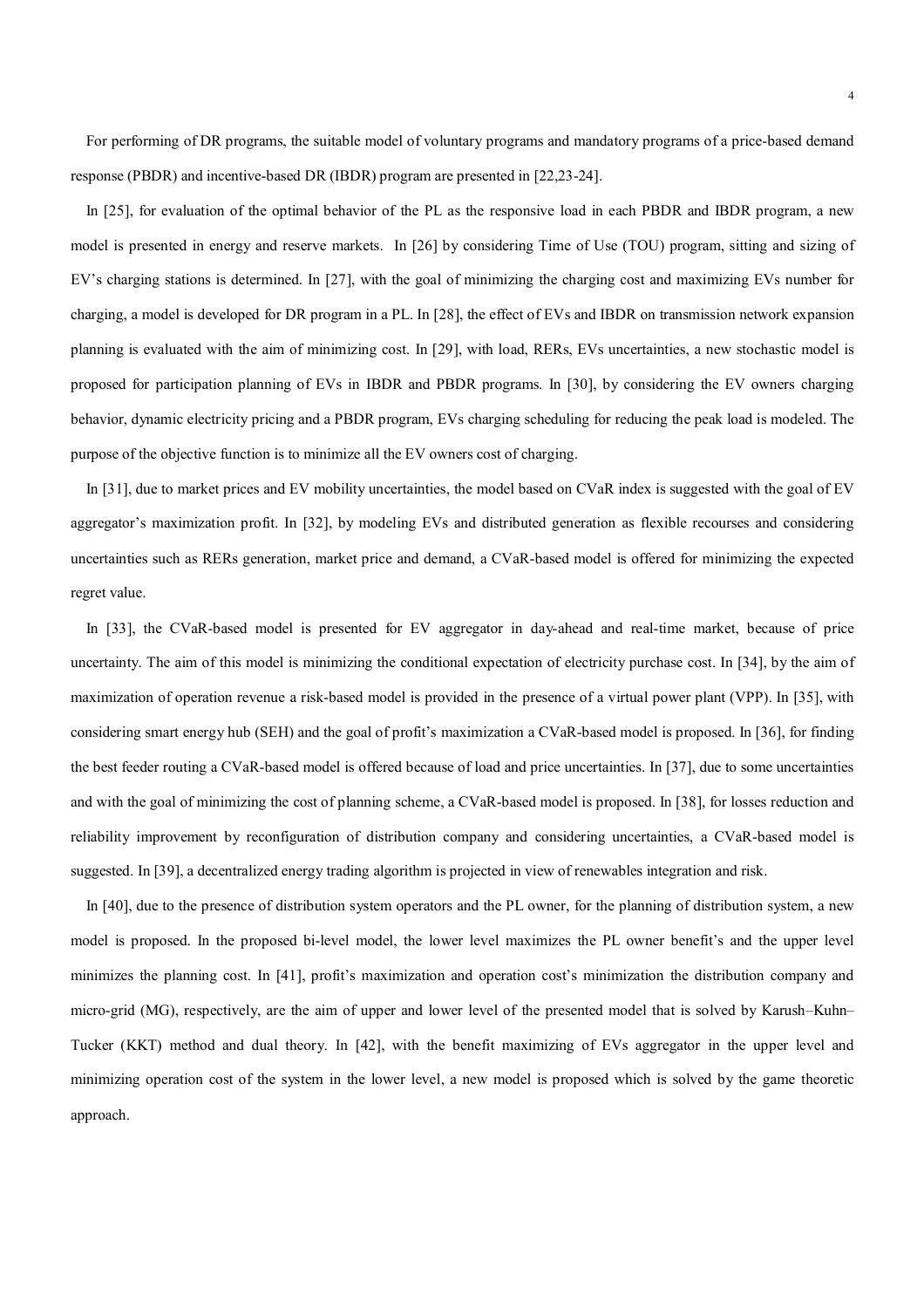In [43], for EVs' charging and investment costs' minimization and in the upper level and maximizing the captured traffic flow in the lower level, bi-level programming is presented and is solved by an imperialist competitive algorithm. In [44], with the presence of the VPP and independent system operator (ISO), the model is formulated as a bi-level. The goal of lower and upper level is minimizing the total "as-bid" production cost and maximizing the profit of VPP, respectively. This model is solved by KKT conditions and dual theory. In [45], the main objective function of bi-level model in upper level and lower level are maximizing the active distribution network's profit and maximizing the social welfare in ISO point of view. In [46], by considering DR program and uncertainties of RERs, a bi-level model is explained. The main objective of the upper level is maximizing the operation benefit of VPP and the lower level is minimizing the operation cost and the load of system. In [47], by modeling the generator and load aggregator, a decentralized algorithm is designed for an energy trading market with renewables and price-responsive load aggregators. A model is presented considering the objective of maximizing the social welfare for the distribution network operators in outer level and optimal responses of the load aggregators and generators to price signals in inner level.

However, the reviewed reference does not address the impact of the PL and charging/discharging power on the operation of the DISCO. This paper suggests a bi-level model for operational scheduling of the DISCO, considering the main objective of the PL owner and the DISCO owner, RERs and the EVs uncertainties, 8 DR programs. In each level, the aim is to maximize the profit. By introducing CVaR index, the risk-based bi-level model is also defined. Finally, by applying KKT method, Fortuny-Amat McCall linearization method and stochastic programming, the model is solved.

### *2.3 Contributions*

A novel bi-level model is proposed in this paper for considering the presence of an EV PL along with a DISCO who owns RERs and is responsible for DR programs. The CVaR-based model is also considered for taking uncertainties into account. Therefore, the novelties of the proposed model are:

- 1. Offering a new technical and environmental-based bi-level model for operational scheduling of the DISCO.
- 2. Considering the effect of three types of risk on maximizing the profits of the DISCO.
- 3. Evaluation of eight DR programs on all parts of objective function, in a comprehensive manner.

# **3. Problem formulation**

Traditionally, the DISCOs operate the grid to maximize their profits from selling the energy to the various customers. On the other hand, PL owners, as the new players in the grid, try to reduce operation costs or increase their profits. Therefore, and according to Fig. 1, a bi-level model has been proposed, built upon the presence of two decision makers, i.e., the DISCO owner and the PL owner. At each level, the aim is to maximize profit.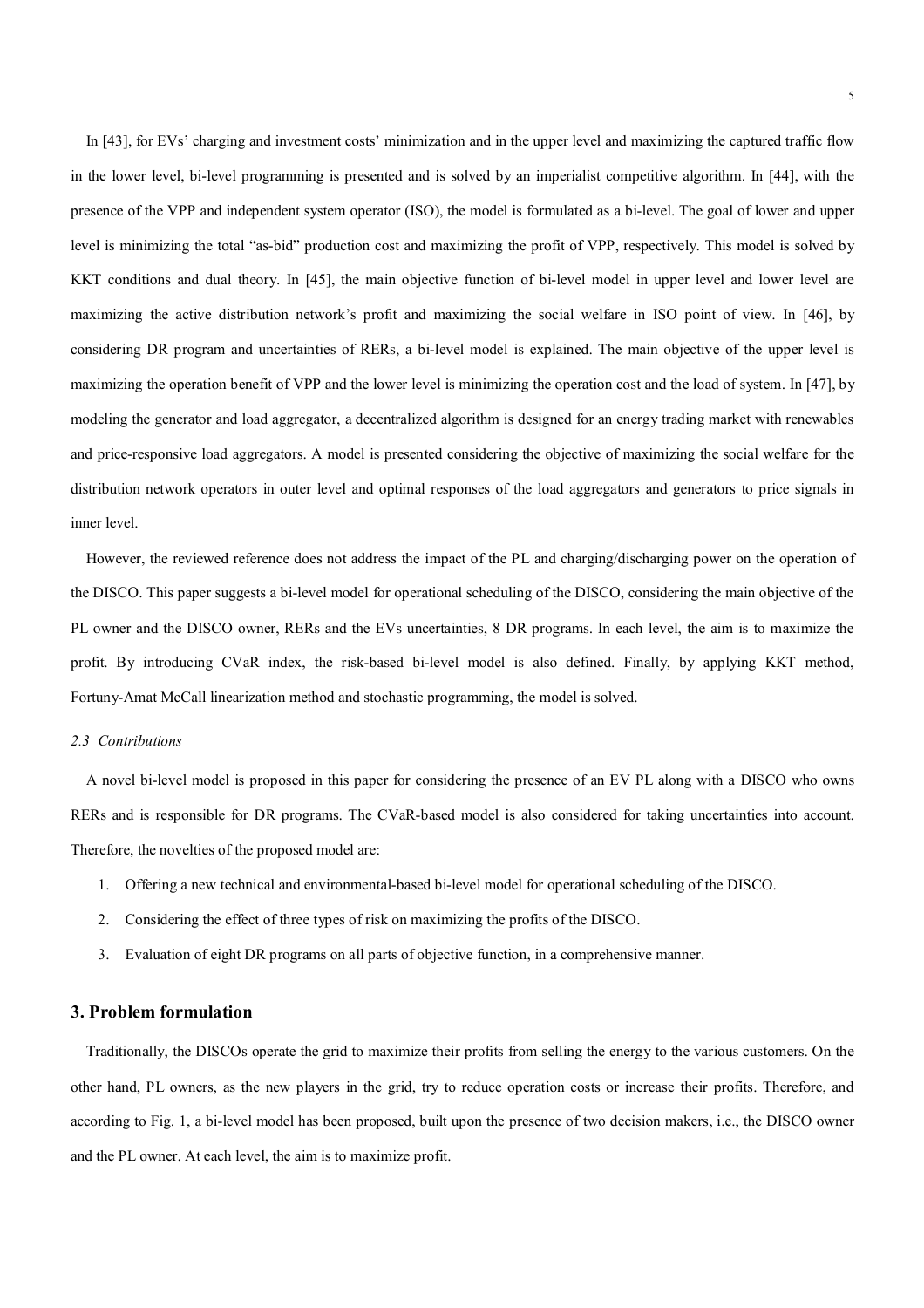**Inputs:** 1. Specifications of PV and wind unit as well as EVs including arrival time, depurate time, initial and final SOE, charging rate and battery capacity. 2. Real characteristics of the network such as the customers' demand, ohmic and inductive resistance, and power factor. 3- Implementing of DR programs. **Risk-based single level model:** *Objective function*: Maximizing the profit of the DISCO's operator **(Eq. (30))** *Limitation:* Upper level constraints **(Eqs. (2)- (7))** Lower level constraints **(Eqs. (9)- (14))** Optimization constraints of KKT **(Eqs. (18)- (20))** Linearized the complementary constraints of KKT **(Eqs. (21)- (26))** Risk constraints **(Eqs. (34)- (35))** *Upper -Level***: Operational Scheduling of the DISCO** *Objective function*: The DISCO owner profit's Maximization **(Eq. (1))** *Variables*: The power purchased from the upstream network, the power exchanged with PL owner. *Limitations*: Linear load flow **(Eq. (2))**, maximum and minimum the output of the RERs **(Eqs. (3-4))**, line capacity **(Eq. (5))**, bus voltage **(Eq. (6))** and power balance **(Eq. (7)).** *Lower-level: Operation of the EVs PL objective function:* Maximizing the profit of the PL owner **(Eq. (8))** *Variables*: The power exchanged with the DISCO, the power exchanged with EV owners, the SOE of the EVs. *Limitations:* SOE **(Eqs. (9 and 12-14))**, charging/discharging rate **(Eqs. (10-11)). Outputs:** 1- Optimized charging and discharging schedule of EVs. Using KKT condition, Fortuny-Amat and McCarl linearization method and risk index

Fig.1. The proposed framework for the risk-based bi-level model

3- Operational scheduling of the DISCO, PV, wind and PL.

2. Power exchange between the DISCO and PL.

The power purchased from the upstream network and the power exchanged with the PL owner are variables in the upper-level. In the lower-level, variables are the power exchanged with the DISCO owner; the power exchanged with the EV owners and SOE of EVs.

Based on what has been stated, the proposed model is expressed as follows: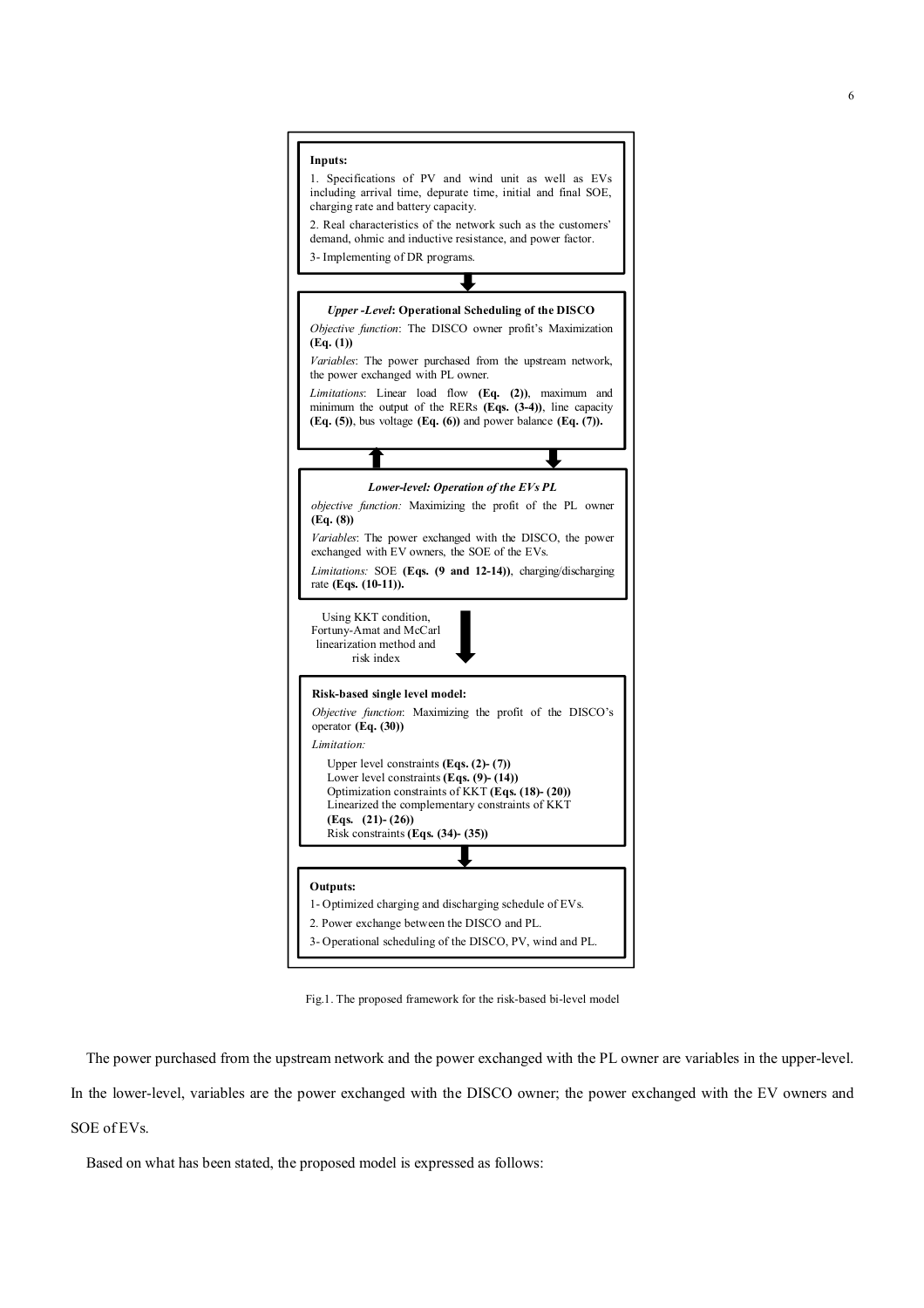*Maximize*

$$
OF_{1} \times \Delta h + \sum_{w=1}^{N_{w}} \rho_{w} \times OF_{2} \times \Delta h
$$
\n
$$
\begin{aligned}\n&\left(\sum_{b=2}^{N_{b}} \sum_{h=1}^{24} P_{b,h}^{L,DR} \times \pi_{h}^{L,DR} - \sum_{s=1}^{N_{b}} \sum_{h=1}^{24} P_{s,b,h}^{U_{p}2G} \times \pi_{h}^{U_{p}2G}\right) \\
&= \begin{pmatrix}\n\sum_{N=2}^{N_{b}} \sum_{h=1}^{24} P_{Sb,h}^{U_{p}2G} \times \pi_{h}^{U_{p}2G} \\
+ \sum_{Sb=1}^{N_{b}} \sum_{h=1}^{24} \left( 0.5 \times \pi_{h}^{E} \times E_{s,h}^{CO_{2}} \times (P_{s,b,h}^{U_{p}2G} \text{ without } RERs/V 2G/DR} \right) \\
+ \sum_{s=b=1}^{N_{b}} \sum_{h=1}^{24} \left( INC_{h} \left( P_{b,h}^{L} - P_{b,h}^{L,DR} \right) \\
- PEN_{h} \left( P_{b,h}^{con} - P_{b,h}^{L} + P_{b,h}^{L,DR} \right)\right) \\
+ \sum_{w=1}^{N_{s}} \rho_{w} \left( \sum_{n=1}^{N} \sum_{h=1}^{24} P_{n,h,w}^{ch} \times \pi_{h}^{G2PL} - \sum_{n=1}^{N} \sum_{h=1}^{24} P_{n,h,w}^{dch} \times \pi_{h}^{PL2G} \right) \times \Delta h\n\end{aligned}
$$

subject to:

$$
Linear Power Flow \tag{2}
$$

$$
0 \le P_{b,h,w}^W \le P^{W,\max} \tag{3}
$$

$$
0 \le P_{b,h,w}^{PV} \le P^{PV,\max} \tag{4}
$$

$$
0 \le I_{b,h,w} \le I_b^{\max} \tag{5}
$$

$$
V^{\min} \leq V_{b,h,w} \leq V^{\max} \tag{6}
$$

$$
P_{Sb,h}^{Up2G} \times \eta^{Trms} + P_{b,h,w}^{Wi} + P_{b,h,w}^{PV} + \sum_{N} P_{n,h,w}^{dch} = P_{b,h}^{LDR} + P_{h,w}^{Loss} + \sum_{N} P_{n,h,w}^{ch}
$$
(7)

where:

*Maximize*

$$
\sum_{w=1}^{Nw} \rho_w \times OF_3 \times \Delta h
$$
\n
$$
= \sum_{w=1}^{Nw} \rho_w \left( \frac{\sum_{n=1}^{N} \sum_{h=1}^{24} P_{n,h,w}^{ch} \times \pi_h^{PL2EV} + \sum_{n=1}^{N} \sum_{h=1}^{24} P_{n,h,w}^{dch} \times \pi_h^{PL2G}}{-\sum_{n=1}^{N} \sum_{h=1}^{24} P_{n,h,w}^{ch} \times \pi_h^{G2PL} - \sum_{n=1}^{N} \sum_{h=1}^{24} 0.5 \times P_{n,h,w}^{dch} \times \pi_h^{PL2G}} \right) \times \Delta h
$$
\n
$$
= \sum_{n=1}^{N} \sum_{h=1}^{24} P_{n,h,w}^{dch} \times C^{cd}
$$
\n(8)

*S.t:*

$$
SOE_{n,h,w}^{\min} \le SOE_{n,h,w} \le SOE_{n,h,w}^{\max}
$$
\n
$$
0 \le P_{n,h,w}^{ch} \le R_n^{\max}
$$
\n
$$
0 \le P_{n,h,w}^{ch} \le R_n^{\max}
$$
\n
$$
0 \le P_{n,h,w}^{ch} \le R_n^{\max}
$$
\n
$$
0 \le P_{n,h,w}^{d,h} \le R_n^{\max}
$$
\n
$$
0 \le P_{n,h,w}^{ch} \le R_n^{\max}
$$
\n
$$
0 \le P_{n,h,w}^{ch} \le R_n^{\max}
$$
\n
$$
0 \le P_{n,h,w}^{ch} \le R_n^{\max}
$$
\n
$$
(10)
$$

$$
SOE_{n,h,w} = SOE_{n,h-1,s} + \left(P_{n,h,w}^{ch} \times \eta^{ch} \times \Delta h\right) - \left(\frac{P_{n,h,w}^{dch}}{\eta^{de}} \times \Delta h\right)
$$
  
 
$$
\forall n,h \succ h^{av}, w \mu_{n,h,w}^{7}
$$

$$
\mu_{n,h,w}^{7}
$$
 (12)

(1)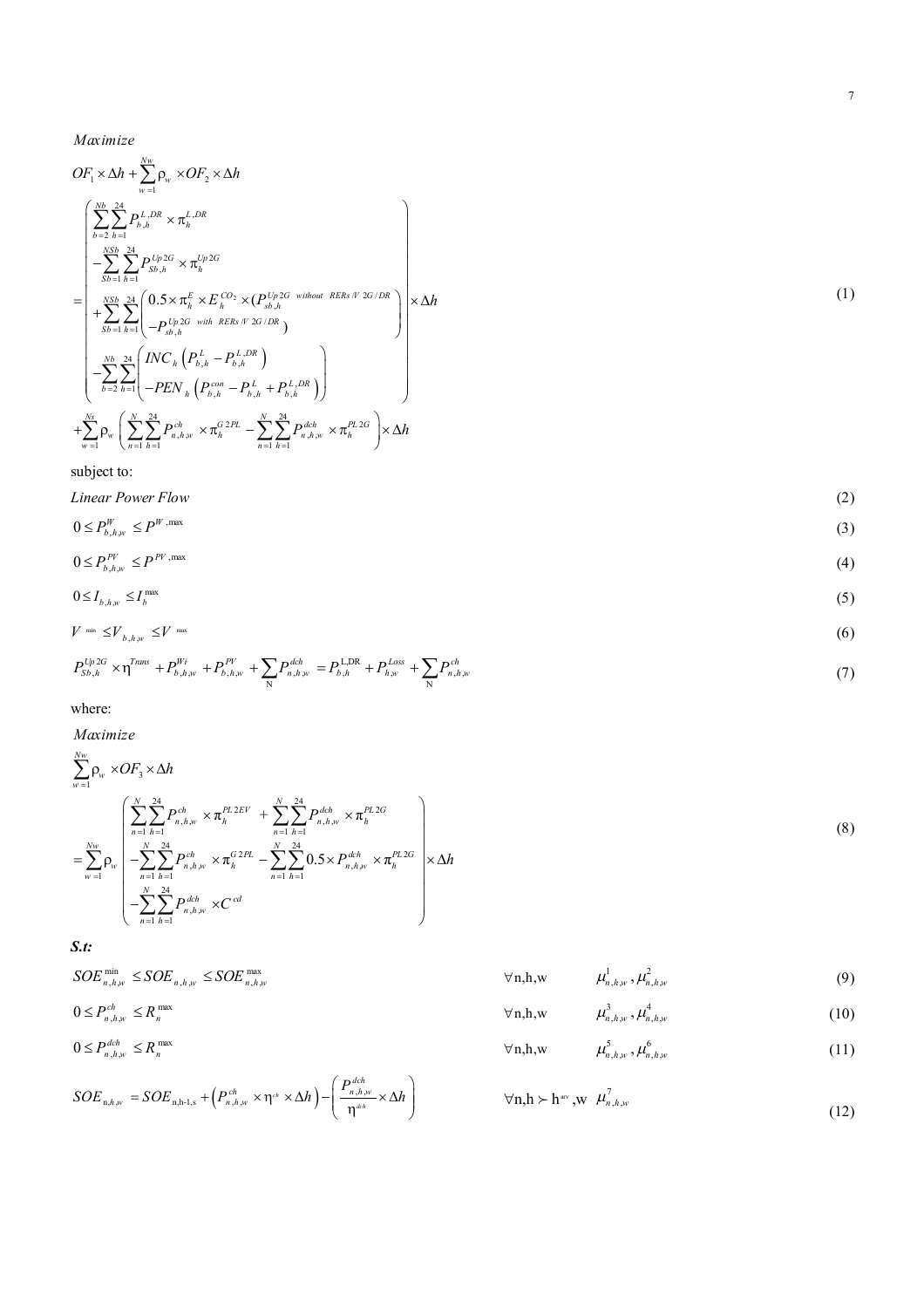$$
SOE_{n,h,w} = SOE_{n,h,w}^{aw} + \left(P_{n,h,w}^{ch} \times \eta^{ab} \times \Delta h\right) - \left(\frac{P_{n,h,w}^{Sch}}{\eta^{ab}} \times \Delta h\right) \qquad \forall n, h^{aw}, w \qquad \mu_{n,h,w}^{8}
$$
(13)

 $SOE_{n,h,w} = SOE_{n,h,w}^{\text{dep}}$  $\forall n, h^{\text{dep}}, w \qquad \mu_{n,h,w}^9$  (14)

For upper-level Eqs. (1) - (7) is defined. Eq. (1) is the objective function. The first and fifth terms denote the income of the selling energy to the PL and the customer, respectively. The second term is the cost of the energy purchased from the upstream network for supplying the customers' load, EVs charging and losses. Surely generating energy in the upstream network because of conventional power plants produces  $CO_2$  emission. Due to this emission, the upstream network, pay the penalty to the environmental community. So the upstream network encourages the DISCO owner to supply the customers' load by the RERs generation or capability of V2G of EVs, especially at the on-peak periods. It is assumed that the upstream network for the lower power consumption of the DISCO, 50% of unpaid penalty is paid to the DISCO owner as income. This income is expressed in the third term. The fourth term explains the performing DR programs' cost. This term is fully explained in [48], where *INC*, *PEN* are the price of incentive and penalty of DR programs, respectively. Finally, the sixth term denotes the energy purchased cost from the PL owner. The constraints of this level are linear power flow [49], RERs generation, bus voltage, line current and power balance as Eqs.  $(2) - (7)$ , respectively. Based on Eqs.  $(3)$  and  $(4)$ , the power produced by RERs i.e. output power of PV unit ( $P^{PV}$ ) and output power of wind unit ( $P^{w}$ ) should be between zero and the maximum value. Also, based on Eqs. (5) and (6), line current and bus voltage must be limited between minimum and the maximum value. These values for bus voltage are  $\pm 5\%$  of nominal voltage. Eq. (7) shows the power balance constraint i.e. equality of power production with power consumption.

In addition, Eqs.  $(8) - (14)$  introduces the lower-level. Eq.  $(8)$  is the objective function. The benefits resulted from selling energy to EV owners and the DISCO owner are explained in first and second terms, respectively. The third term is the cost of the purchasing energy from the DISCO owner (for charging of EVs). Also, to persuade the EV owners to attended in V2G mode, a part of the income from the energy sold to the DISCO owner must be paid to them. It is supposed that, the PL owner is paid 50% of this income to the EV owners. This is given by the fourth term. Finally, the fifth term denotes the cost of battery depreciation for many time discharging. The SOE of each EVs, the amount of charging/discharging power are the constraints of this level. Based on Eqs (9) - (14), at the arrival time of the EVs to the PL, the PL owners receives the initial and desired SOE, the rated capacity of battery and departure time from the EV owners. With these specifications, the energy needed for each EV is calculated that is the difference between initial and desired SOE. So, according to the departure time as well as the charging/discharging rate, determines the time and charging/discharging power of the EVs. It is noted that, the SOE is limited between 0.15 and 0.9 capacity of battery in each time. Also, the minimum and maximum charging/discharging power are zero and 10 kWh. In this Eqs., SOE<sup>min</sup>, SOE<sup>max</sup>, SOE<sup>arv</sup> and SOE<sup>dep</sup> are minimum and maximum rate of SOE, initial/desired SOE of EVs at the arrival time (*h<sup>arv</sup>*) /departure time (*h*<sup>dep</sup>) to/from the PL, respectively. Also,  $\mu^1$  to  $\mu^9$  are the dual variables for decision variables in upper and lower level.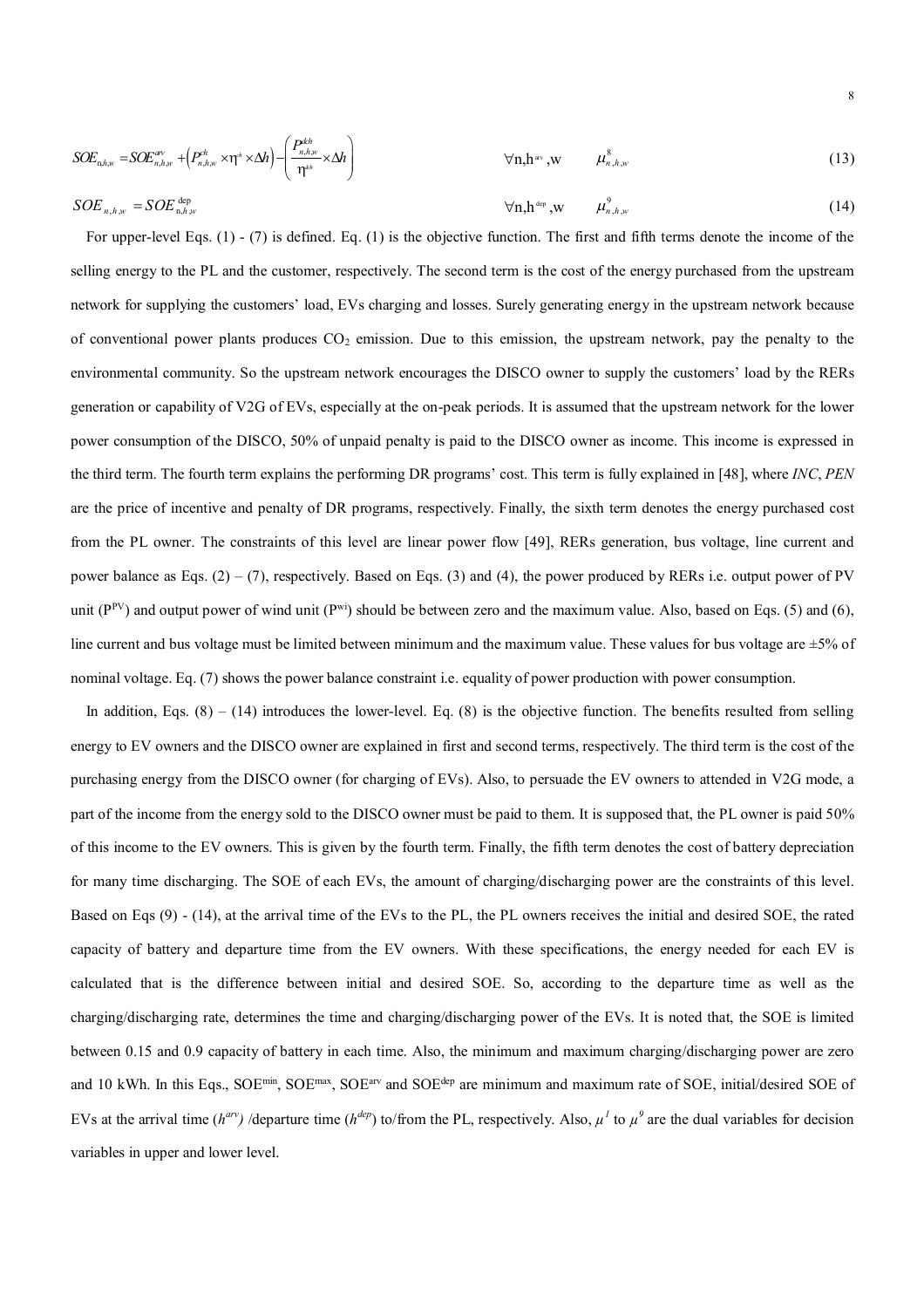To solve the proposed bi-level model, Fortuny-Amat and McCarl linearization method and KKT conditions are applied [41, 48]. In fact, the objective function of the converting model is the upper level objective function i.e. profit maximization of the DISCO owner. In addition to the constraints of the upper and lower level levels, there are also constraints of KKT optimization, linearizing the complementary constraints of KKT in the converted model [41, 48]. Therefore, the bi-level problem is changed to linear single-level as follows:

$$
(1) \t(15)
$$

subject to:

$$
(2) - (7) \tag{16}
$$

$$
(9) - (14) \tag{17}
$$

$$
\pi_h^{\text{PL2EV}} - \pi_h^{\text{G2PL}} - \left(\eta^{\text{A}} \times \mu_{n,h,w}^{\gamma}\big|_{h \succ h^{w}}\right) - \left(\eta^{\text{A}} \times \mu_{n,h,w}^{\text{S}}\big|_{h = h^{w}}\right) - \left(\mu_{n,h,w}^{\text{A}} - \mu_{n,h,w}^{\text{A}}\right) = 0
$$
\n(18)

$$
0.5\pi_h^{PL2G} - C^{cd} + \left(\frac{\mu_{n,h,w}^{\gamma}}{\eta^{d\phi}}\Big|_{h>h^{av}}\right) + \left(\frac{\mu_{n,h,w}^8}{\eta^{d\phi}}\Big|_{h=h^{av}}\right) - \left(\mu_{n,h,w}^6 - \mu_{n,h,w}^5\right) = 0
$$
\n(19)

$$
\mu_{n,h,w}^7 \big|_{h \succ h^{av}} - \mu_{n,h+1,w}^2 + \mu_{n,h,w}^8 \big|_{h=h^{av}} + \mu_{n,h,w}^9 \big|_{h=h^{dep}} - \big( \mu_{n,h,w}^2 - \mu_{n,h,w}^1 \big) = 0 \tag{20}
$$

$$
SOE_{n,h,w} - SOE_{n,h,w}^{\min} \le Y_{n,h,w}^1 \times R_1
$$
  
\n
$$
\mu_{n,h,w}^1 \le (1 - Y_{n,h,w}^1) \times R_2
$$
\n(21)

$$
SOE_{n,h,w}^{\max} - SOE_{n,h,w} \le Y_{n,h,w}^2 \times R_1
$$
  

$$
\mu_{n,h,w}^2 \le (1 - Y_{n,h,w}^2) \times R_2
$$
 (22)

$$
P_{n,h,w}^{ch} \leq Y_{n,h,w}^{3} \times R_{1}
$$
  

$$
\mu_{n,h,w}^{3} \leq (1 - Y_{n,h,w}^{3}) \times R_{2}
$$
 (23)

$$
R_n^{\max} - P_{n,h,w}^{ch} \le Y_{n,h,w}^4 \times R_1
$$
  
\n
$$
\mu_{n,h,w}^4 \le (1 - Y_{n,h,w}^4) \times R_2
$$
\n(24)

$$
P_{n,h,w}^{dch} \le Y_{n,h,w}^5 \times R_1 \tag{25}
$$

$$
\mu_{n,h,w}^5 \le (1 - Y_{n,h,w}^5) \times R_2 \tag{25}
$$

$$
R_n^{\max} - P_{n,h,w}^{dch} \le Y_{n,h,w}^6 \times R_1
$$
  

$$
\mu_{n,h,w}^6 \le (1 - Y_{n,h,w}^6) \times R_2
$$
 (26)

In this paper, due to the uncertainties of EVs and RERs, the DISCO owner is exposed to risk in which a certain level is acceptable. So for investigating the level of risk, three different strategies for risk management are introduced, which include: risk-seeker, risk-neutral, and risk-averse [37].

1.If the uncertainties are not considered, i.e., there is one scenario (S=1), the DISCO owner has exposed no risk. In this case, the objective function is solved by S=1.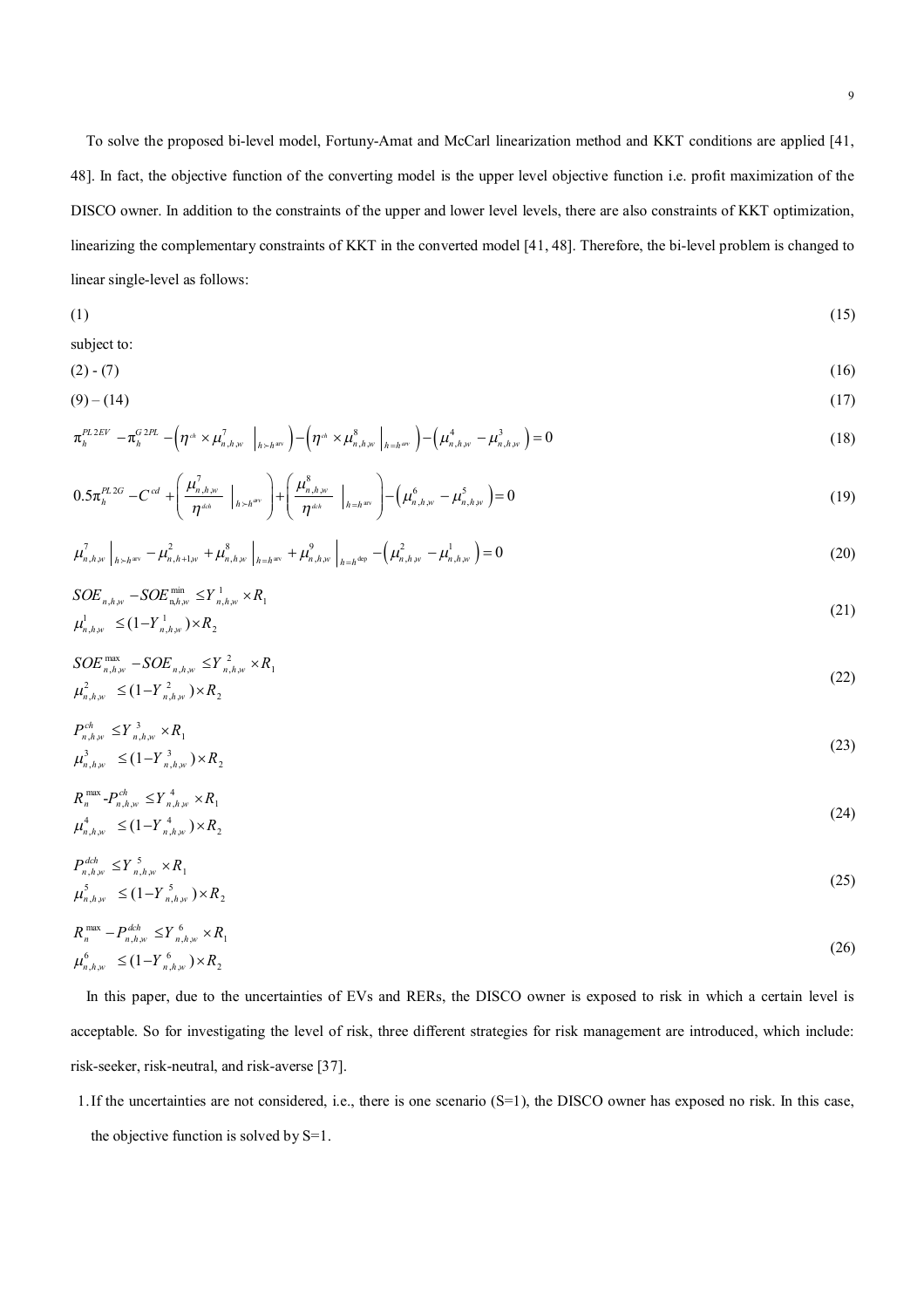- 2.Risk-neutral is assessed by considering the several scenarios for uncertainties. In fact, in this case, the expected value of a set of scenarios is the optimal response.
- 3.In risk-averse strategy, as risk-neutral, uncertainties are considered as a set of scenarios but for controlling the risk of having low profit, a coefficient should be added to objective function for measuring the risk related with profit. This coefficient denotes as risk measure. Because of the linear definition of CVaR index, this concept is used in this paper that the expression as Eqs. (27) to (29) [1]:

$$
B_{\scriptscriptstyle W} = \zeta - \frac{1}{1 - \alpha} \sum_{\scriptscriptstyle W=1}^{N_{\scriptscriptstyle W}} \rho_{\scriptscriptstyle W} \gamma_{\scriptscriptstyle W} \tag{27}
$$

$$
-B_{w} + \zeta - \gamma_{w} \le 0 \tag{28}
$$

$$
\gamma_{w} \ge 0 \tag{29}
$$

The parameter  $\alpha$  is considered 0.95 [50]. So, the CVaR-based model is as Eqs. (30) – (35):

*Maximize*

$$
(1-\beta) \times \left( OF_1 + \sum_{w=1}^{Nw} \rho_w \times OF_2 \right) + \beta \times \left( \zeta - \frac{1}{1-\alpha} \sum_{w=1}^{Nw} \rho_w \gamma_w \right)
$$
\n(30)

$$
(2) - (7) \tag{31}
$$
  

$$
(9) - (14) \tag{32}
$$

$$
(18) - (26) \tag{33}
$$

$$
-OF_1 - OF_2 + \zeta - \gamma_w \le 0 \tag{34}
$$

$$
\gamma_w \ge 0 \tag{35}
$$

# **4. Numerical results**

To prove the usefulness of the presented bi-level model, the standard 15-bus distribution system is used. The customers' load with 0.95 lagging power factor and specification of system are shown in Fig. 2 are from [48].

For evaluation of proposed model, eight DR programs i.e. time of use (TOU), real-time pricing (RTP), critical peak pricing (CPP), TOU+CPP, Emergency DR program (EDRP), capacity market program (CAP), TOU+EDRP and TOU+CAP are considered, as individually shown in Table 1. The energy purchased price from upstream network is from [48]. Also, The RERs' specifications with 1 power factor are from [51]. For modeling the uncertainty of EVs Table 2 is presented [48]. The price elasticity of the load is taken into account as recorded in Table 3 [48]. Other required data are explained in Table 4.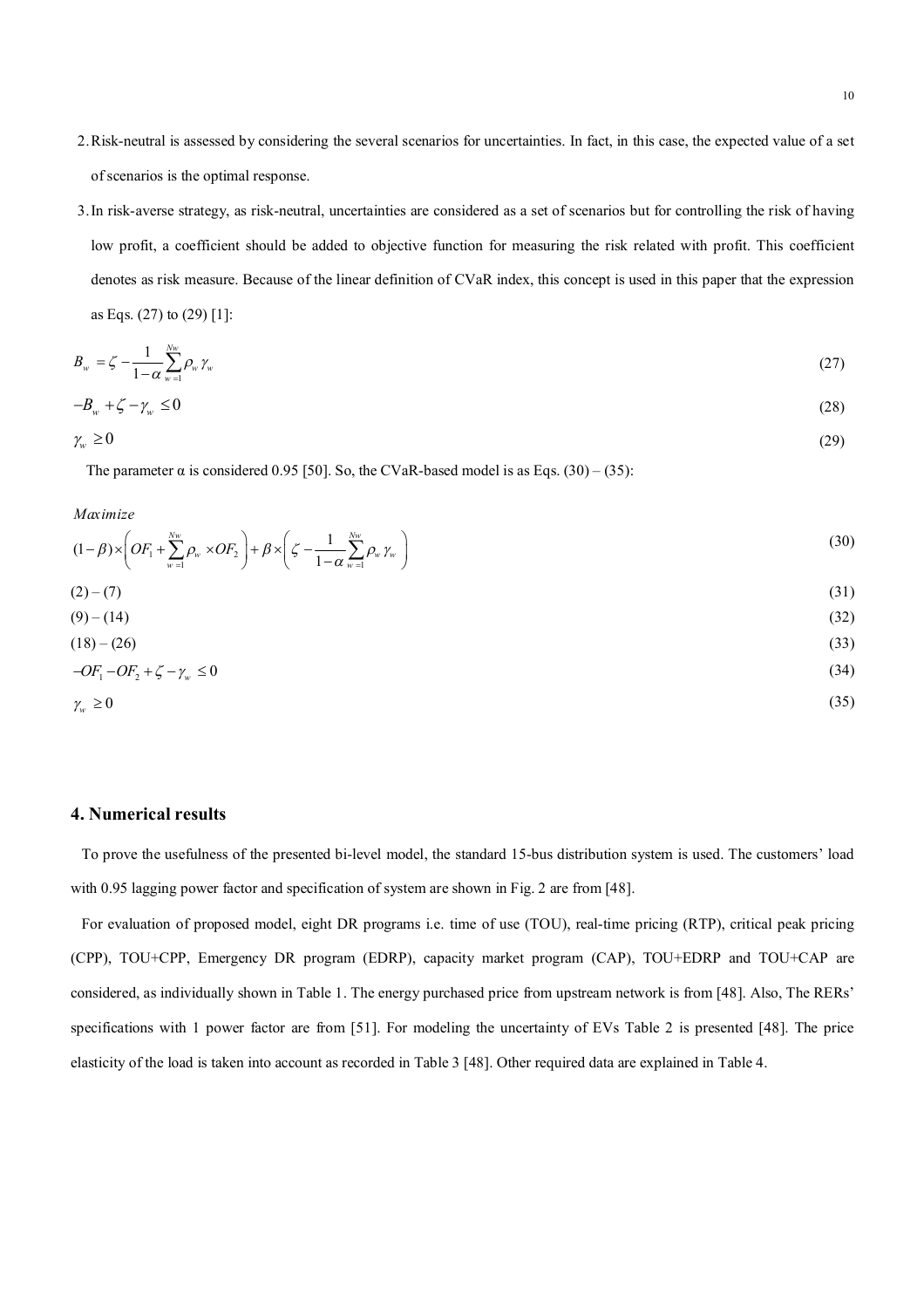

Fig. 2. The 15-bus distribution system.

Table 1. The 8 DR programs for optimal operation of the DISCO

|                  |                                         |                                                | Electricity price of load, charging/discharging tariff of EVs (\$/MWh) |                          |                       |
|------------------|-----------------------------------------|------------------------------------------------|------------------------------------------------------------------------|--------------------------|-----------------------|
| programs         | off-peak periods<br>$(1-7$ and $22-24)$ | mid-peak periods<br>$(8-9 \text{ and } 15-18)$ | on-peak periods<br>$(10-14$ and $19-21)$                               | Incentive value (\$/MWh) | Penalty value(\$/MWh) |
| Flat (Base case) | 171.125                                 | 171.125                                        | 171.125                                                                | 0                        | $\Omega$              |
| TOU              | 85.562                                  | 171.125                                        | 342.25                                                                 | 0                        | $\bf{0}$              |
| <b>CPP</b>       | 171.125                                 | 171.125                                        | 171.125 and 400                                                        | 0                        | $\bf{0}$              |
| <b>RTP</b>       |                                         | As reference [40]                              |                                                                        | $\theta$                 | $\mathbf{0}$          |
| TOU+ CPP         | 85.562                                  | 171.125                                        | 342.25 and 400                                                         | $\theta$                 | $\mathbf{0}$          |
| <b>EDRP</b>      | 171.125                                 | 171.125                                        | 171.125                                                                | 150                      | $\Omega$              |
| CAP              | 171.125                                 | 171.125                                        | 171.125                                                                | 150                      | 50                    |
| TOU+ EDRP        | 85.562                                  | 171.125                                        | 342.25                                                                 | 150                      | $\mathbf{0}$          |
| TOU+ CAP         | 85.562                                  | 171.125                                        | 342.25                                                                 | 150                      | 50                    |

Table 2. Uncertainties' of EVs

|               | Mean | <b>Standard Deviation</b> | Minimum | Maximum |
|---------------|------|---------------------------|---------|---------|
| $SOEarv(\%)$  | 50   | 25                        | 30      | 60      |
| $Tarv$ (h)    | δ    |                           |         | 10      |
| $T^{dep}$ (h) | 20   |                           | 18      | 24      |

Table 3. Elasticity of load

|          | On-peak | Mid-peak | Off-peak |
|----------|---------|----------|----------|
| On-peak  | $-0.1$  | 0.016    | 0.012    |
| Mid-peak | 0.016   | $-0.1$   | 0.01     |
| Off-peak | 0.012   | 0.01     | $-0.1$   |

Table 4. Required data of EV and system

|                                           | value     |                                        | Value |
|-------------------------------------------|-----------|----------------------------------------|-------|
| Charge efficiency $(\% )$                 | 90        | Charging /discharging rates (kWh)      | 10    |
| Discharge efficiency $(\% )$              | 95        | The price of degradation cost (\$/MWh) | 30    |
| Battery capacity (kWh)                    | 50        | Nominal power of RERs (kW)             | 200   |
| PL capacity                               | $100$ EVs | PL bus                                 | 11    |
| Customer participation in DR programs (%) | 20        | RERs bus                               | 12    |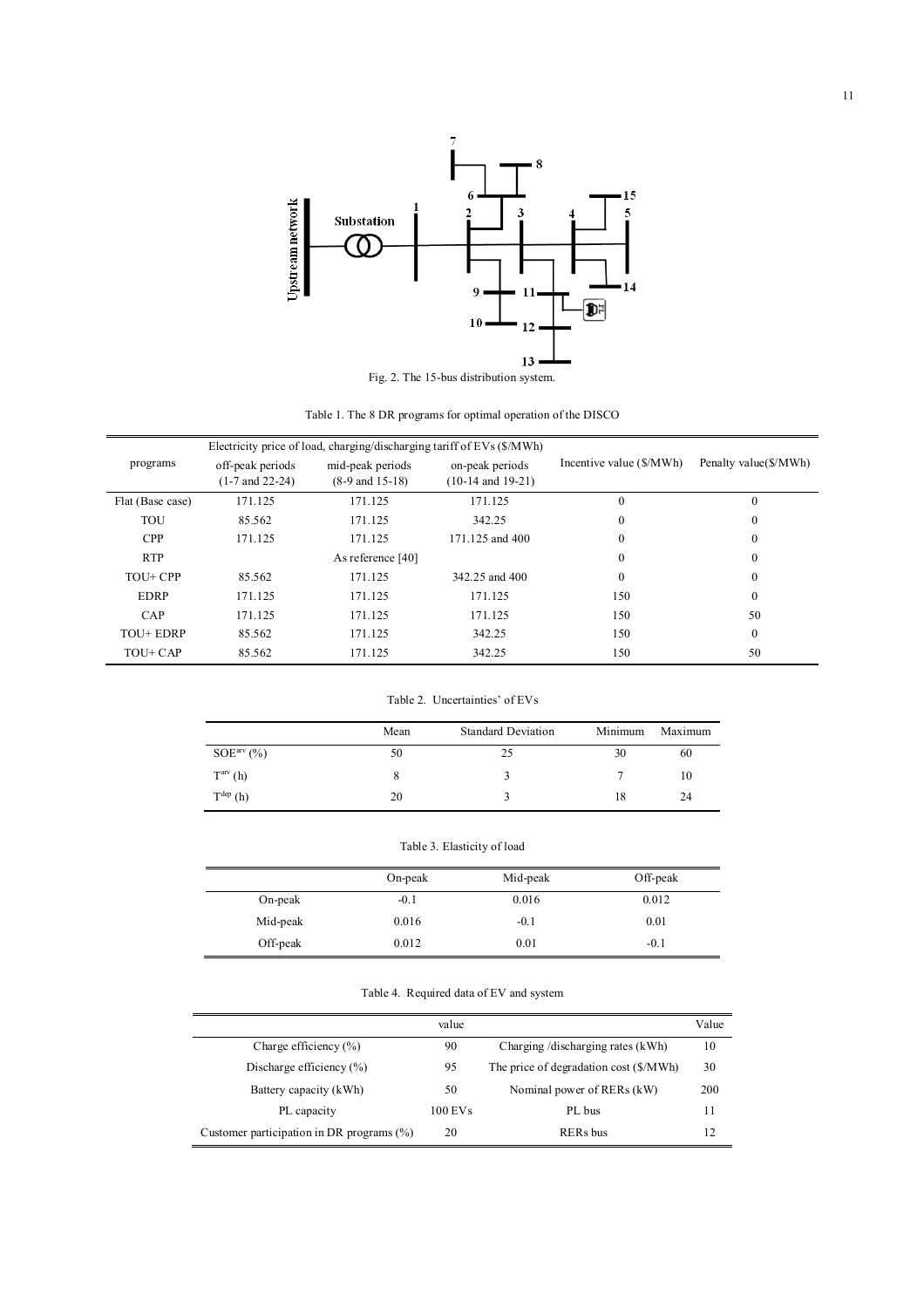The average of  $CO_2$  emission because of conventional power plant generation is 985 Kg/MWh during the on-peak periods [52]. Also, the penalty for CO<sub>2</sub> emission considered as 0.01 \$/Kg [53]. In risk-neutral and risk-averse strategies,  $\beta$  is 0 and 1, respectively.

In the following effects of DR programs, EVs and RERs on the DISCO are evaluated precisely. Firstly, in each of the four cases and eight DR programs, the DISCO owner's profit is calculated to determine the best program for implementing. Also the customers' load, charging/discharging power, the  $CO<sub>2</sub>$  emission reduction, the power purchased from the upstream network are evaluated.

In Table 5 is shown the DISCO owner's profit. Based on Table 5, we have:

- The most profit in each program is achieved in the fourth case, i.e., the presence of RERs with CDS of EVs.
- In each program and cases, when uncertainties did not consider, i.e., s=1, the DISCO gain the most profit. With considering all uncertainties and measuring risk, i.e.,  $\beta=1$ , the DISCO owner gains the least profit.
- If EVs are penetrated to the system even by CC, in Flat rate condition, the DISCO owner is faced with negative profits. But by using DR program or RERs or CDS for EVs, the operation is profitable.
- In PBDR, IBDR and combined PBDR+IBDR programs, the DISCO owner is obtained more profit in CPP, CAP and TOU+CAP programs, respectively.
- The best program for implementation in CC and RERs + CC cases is TOU+CPP program and in CDS and RERs + CDS cases is CPP program.
- In RTP program, because of  $\pi^{PL2G}$  is higher than  $\pi^{Up2G}$ , in cases 3, 4, the objective function is very close to cases 1, 2, respectively. In fact, EVs do not participate in the V2G application.
- With comparing cases 2 and 3, in TOU program and combined programs which there is TOU program, i.e., TOU + CPP, TOU + CAP, TOU + EDRP programs, case 2 is better than case 3, but in other programs, mode case is better than case 2. In fact, with the implementation of TOU program, encouraging of the EV owners to participate in the V2G application is justified by the fact that RERs exist in the DISCO. But in other programs, even if there are no RERs, using CDS is profitable for the DISCO owner.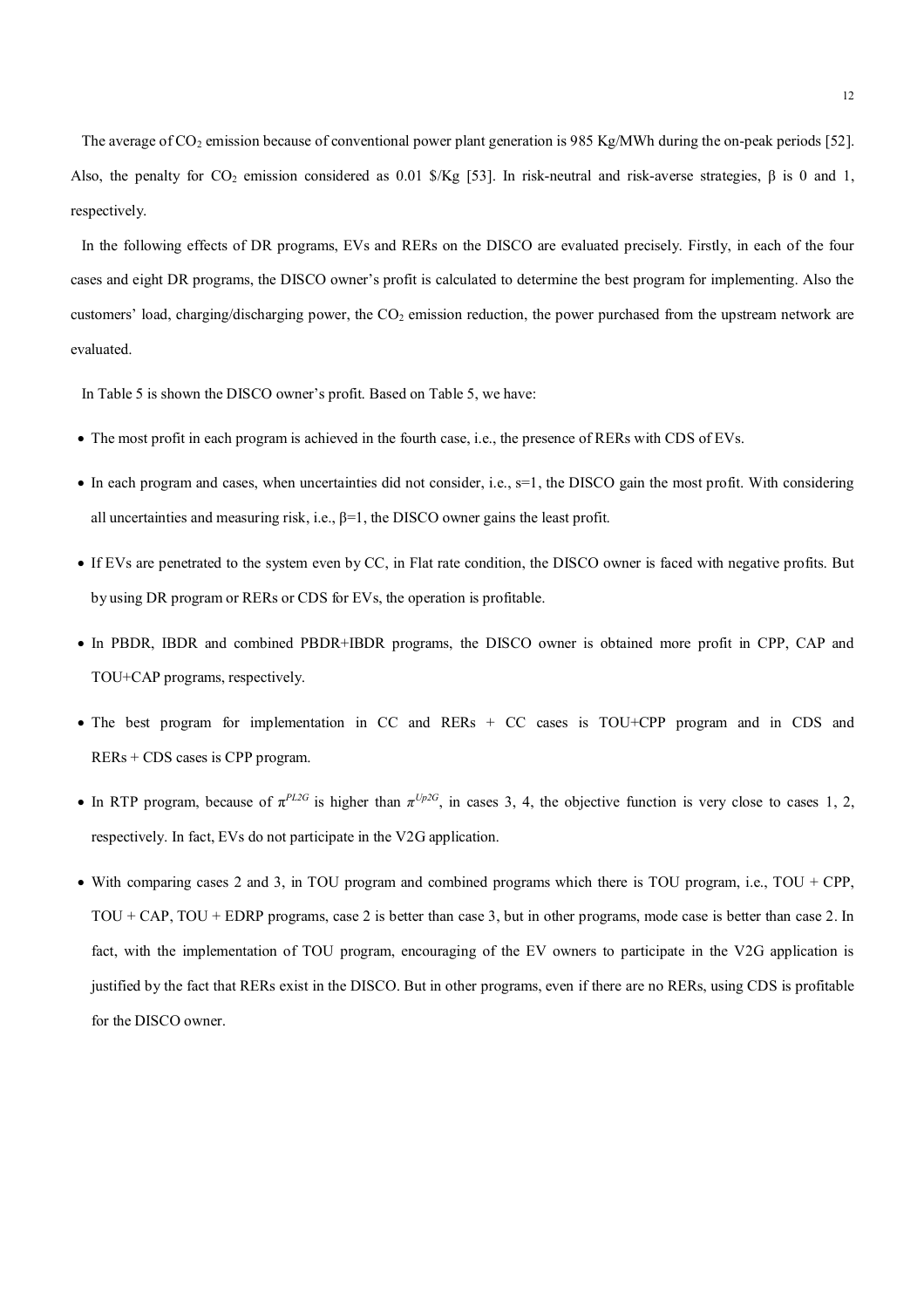| <b>DRPs</b> |              | Case 1    | Case 2  | Case 3  | Case 4  |
|-------------|--------------|-----------|---------|---------|---------|
|             | risk-averse  | $-280.78$ | 323.01  | 763.41  | 1360.12 |
| flat        | risk-neutral | $-268.83$ | 605.17  | 753.56  | 1641.66 |
|             | risk-seeker  | $-245.99$ | 766.76  | 833.11  | 1847.04 |
|             | risk-averse  | 839.41    | 1444.56 | 1381.84 | 1982.72 |
| TOU         | risk-neutral | 852.03    | 1723.97 | 1398.17 | 2243.17 |
|             | risk-seeker  | 872.24    | 1882.49 | 1415.01 | 2422.79 |
|             | risk-averse  | 188.10    | 787.65  | 189.07  | 789.38  |
| <b>RTP</b>  | risk-neutral | 188.33    | 1063.10 | 190.41  | 1064.68 |
|             | risk-seeker  | 188.49    | 1199.67 | 191.02  | 1202.16 |
|             | risk-averse  | 915.10    | 1517.92 | 1913.82 | 2546.03 |
| <b>CPP</b>  | risk-neutral | 927.04    | 1799.59 | 1974.09 | 2840.89 |
|             | risk-seeker  | 949.88    | 1960.98 | 1996.13 | 3032.32 |
|             | risk-averse  | 1065.28   | 1670.41 | 1607.15 | 2207.75 |
| TOU+ CPP    | risk-neutral | 1077.89   | 1949.73 | 1601.23 | 2465.91 |
|             | risk-seeker  | 1098.10   | 2108.10 | 1670.38 | 2659.42 |
|             | risk-averse  | 210.16    | 812.53  | 1247.66 | 1842.87 |
| CAP         | risk-neutral | 222.10    | 1093.88 | 1271.76 | 2139.33 |
|             | risk-seeker  | 244.93    | 1254.88 | 1316.14 | 2324.94 |
|             | risk-averse  | $-201.52$ | 400.91  | 837.31  | 1433.16 |
| <b>EDRP</b> | risk-neutral | $-189.59$ | 682.43  | 834.52  | 1693.75 |
|             | risk-seeker  | $-166.75$ | 843.68  | 914.91  | 1917.48 |
|             | risk-averse  | 498.13    | 1102.46 | 1033.60 | 1633.38 |
| TOU+ CAP    | risk-neutral | 510.73    | 1379.92 | 1047.16 | 1905.47 |
|             | risk-seeker  | 530.93    | 1537.26 | 1086.55 | 2065.84 |
|             | risk-averse  | 294.11    | 899.03  | 800.13  | 1431.53 |
| TOU+EDRP    | risk-neutral | 306.72    | 1177.10 | 830.80  | 1706.22 |
|             | risk-seeker  | 326.92    | 1334.43 | 883.23  | 1893.96 |

Table 5. The DISCO owner's profit in four Cases and eight DR programs

Fig. 3 shows the outcome of DR programs on the customers' load. In accordance with Fig. 3, the initial amount of the customers' load (flat rate) is 32.170 MW. Also, the income of the energy sold to the customer in flat rate is 5505.468 \$. The load shifting from the on-peak periods to other periods is observed. The customers' load and income of the energy sold based on DR programs are shown in Table 6. In CPP/CAP programs, the DISCO is achieved more/less income. Also, in TOU + CAP / RTP programs, the reduction of the customers' load is maximum/minimum. Of course, in spite of the reduction of the customers' load in all program, in RTP programs, the new peak load is created, that is not good for the DISCO owner. Based on DR programs, the highest income is achieved in CPP program with 6380.310 \$.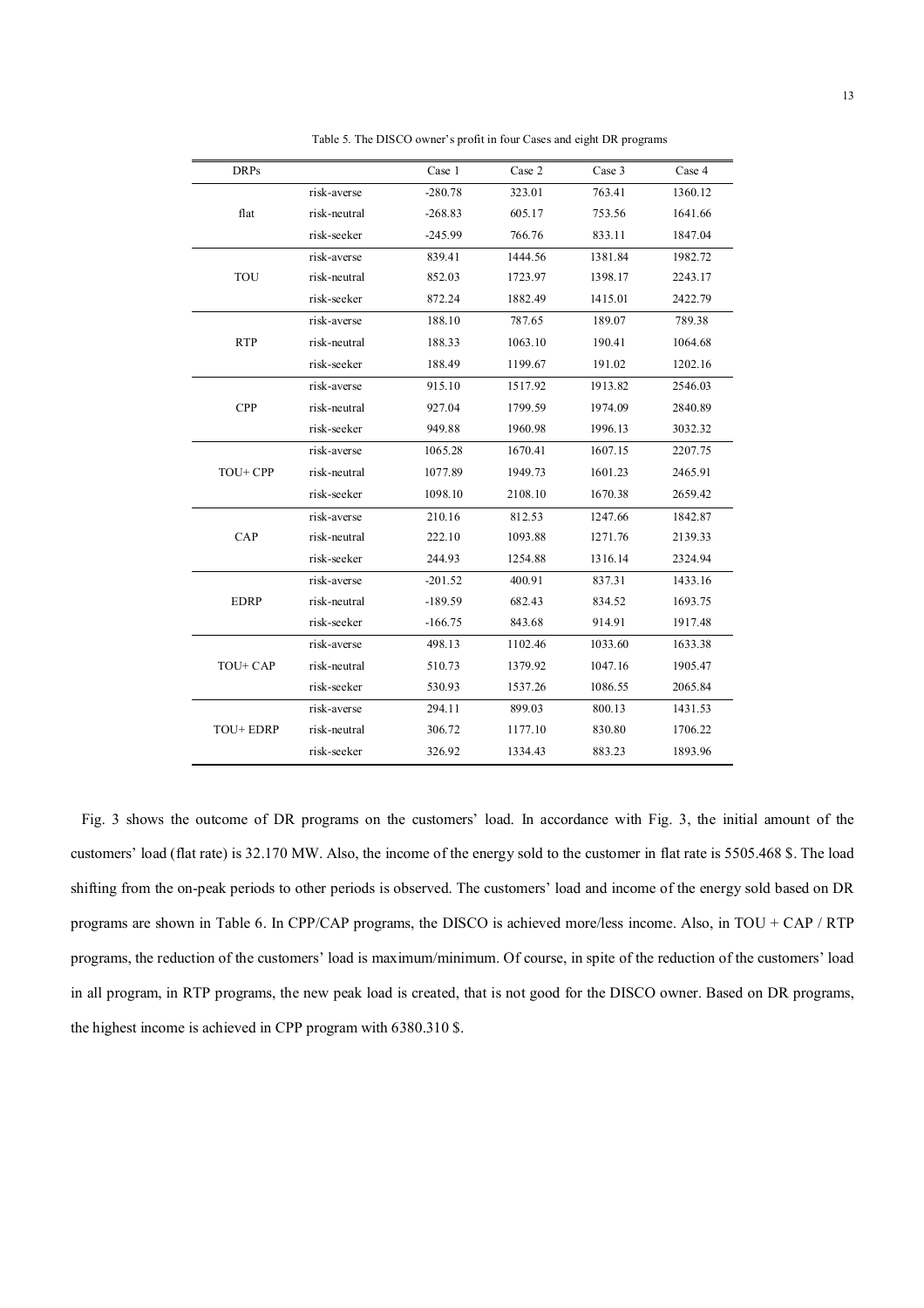

Fig. 3. Effect of the DR programs on customers' load.

| <b>DRPs</b>  | The customers' Load (MWh) | Income of the energy sold $(\$)$ |
|--------------|---------------------------|----------------------------------|
| Flat         | 32.170                    | 5505.468                         |
| <b>RTP</b>   | 31.944                    | 5426.409                         |
| TOU          | 31.638                    | 5974.142                         |
| $TOU + CPP$  | 31.445                    | 6119.332                         |
| <b>CPP</b>   | 31.413                    | 6380.310                         |
| EDRP         | 30.859                    | 5279.741                         |
| CAP          | 30.412                    | 5204.498                         |
| $TOU + EDRP$ | 30.318                    | 5439.590                         |
| $TOU + CAP$  | 29.877                    | 5261.406                         |

Table 6. The customers' load and income of the energy sold to customer

Also, in Table 7 is reported the amount of power that transferred from the DISCO to the PL and its income and also the injecting power of the PL to the DISCO and its cost based on CDS of EVs in risk-averse type in the fourth case. As can be seen, in CAP/RTP programs, the DISCO owner achieves maximum/minimum income for the energy sold to charging EVs. Also, in CAP/ TOU+CPP programs, the DISCO owner has purchased minimum/maximum energy from EVs. Moreover, Fig. 4 is shown the power that transferred from the DISCO to the PL and vice versa, in CAP program. Based on Fig. 4, charging/discharging of EVs happens properly. Also, in 13:00, 19:00 and 20:00, since the  $\pi^{Wh2G}$  is closer to  $\pi^{PL2G}$ , the DISCO owner does not purchase energy from PL owner.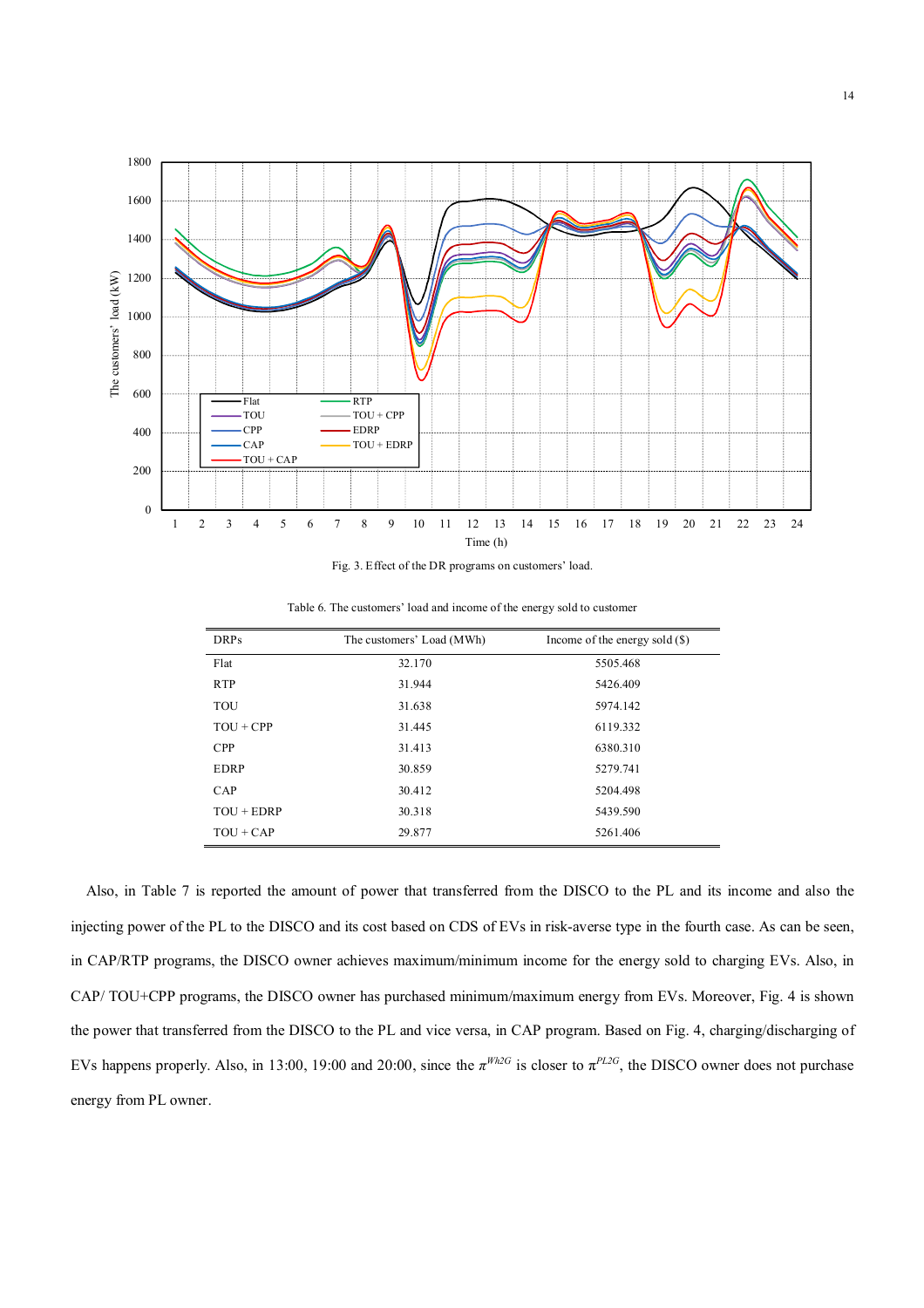| <b>DRPs</b>  | Charging of<br>EVs (MWh) | Energy sold<br>to $EVs(S)$ | Discharging<br>of EVs (MWh) | Energy purchased<br>from $EVs(S)$ |
|--------------|--------------------------|----------------------------|-----------------------------|-----------------------------------|
| Flat         | 4.870                    | 812.074                    | 2.127                       | 364.048                           |
| <b>RTP</b>   | 2.443                    | 295.034                    | $\overline{a}$              |                                   |
| TOU          | 4.409                    | 652.337                    | 1.733                       | 593.177                           |
| $TOU + CPP$  | 4.426                    | 661.854                    | 1.747                       | 598.113                           |
| <b>CPP</b>   | 4.821                    | 792.861                    | 2.085                       | 356.913                           |
| <b>EDRP</b>  | 4.825                    | 809.537                    | 2.089                       | 357.533                           |
| <b>CAP</b>   | 4.884                    | 812.641                    | 2.113                       | 361.685                           |
| $TOU + EDRP$ | 4.309                    | 655.860                    | 1.647                       | 564.002                           |
| $TOU + CAP$  | 4.384                    | 652.052                    | 1.711                       | 585.931                           |

Table 7. The power charging/discharging of EVs and its income /cost in risk-averse strategy



Fig. 4. The power transferred from the DISCO to the PL and vice versa in CAP program.

Simultaneous using of DR programs, RERs and smart charging/discharging schedule will definitely reduce carbon dioxide  $(CO<sub>2</sub>)$  emissions. Accordingly, Table 8 shows the amount of  $CO<sub>2</sub>$  emissions reduction. In fact, in Table 8, the difference between the fourth case of each program in risk-averse model and the first case of flat program is reported. It is noted that this reduction of  $CO_2$  emission is calculated at the on-peak periods (10:00-14:00 and 19:00-21:00). TOU + CAP/ RTP, lead to the highest/lowest level of CO<sub>2</sub> emission reduction, respectively. The income of CO<sub>2</sub> emission reduction is also reported in Table 8.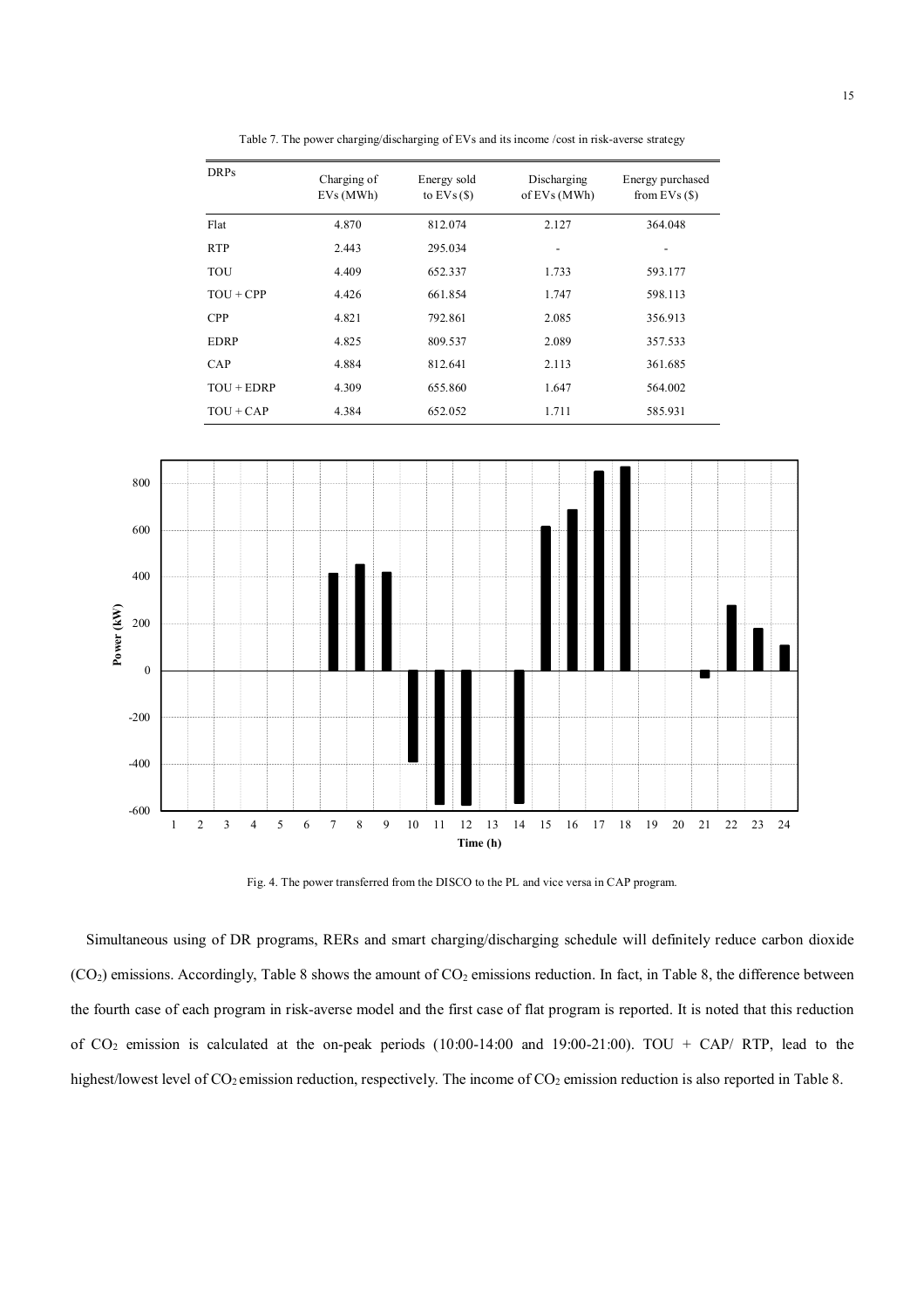| DR program   | Reduction of $CO2$ emission (Kg) | Income due to reduction of $CO2$ emission (\$) |
|--------------|----------------------------------|------------------------------------------------|
| Flat         | 3790.260                         | 19.226                                         |
| TOU          | 5322.322                         | 26.989                                         |
| <b>RTP</b>   | 3655.535                         | 18.564                                         |
| $TOU + CPP$  | 5542.072                         | 28.093                                         |
| <b>CPP</b>   | 4717.682                         | 23.935                                         |
| <b>EDRP</b>  | 5428.417                         | 27.544                                         |
| CAP          | 6032.202                         | 30.609                                         |
| $TOU + EDRP$ | 7003.002                         | 35.455                                         |
| $TOU + CAP$  | 7563.755                         | 38.253                                         |

Table 8. The amount of  $CO<sub>2</sub>$  emission reduction in risk-averse strategy

Table 9 is shown the purchasing power from the upstream network and its cost in β=1 and fourth case. Based on Table 9, in each program with higher rates of the customers' load, this amount is also greater. Also, the purchasing power from the upstream network is less than the sum of EVs charging and the customers' load, due to using of RERs and discharging power of EVs. Also, in RTP/ TOU + CAP programs, the DISCO owner is paid more/less cost to the upstream network by purchasing energy.

| <b>DRPs</b>  |        | The power purchased from the upstream network (MWh) Cost of the power purchased from the upstream network (\$) |
|--------------|--------|----------------------------------------------------------------------------------------------------------------|
| Flat         | 31.717 | 4612.597                                                                                                       |
| <b>RTP</b>   | 32.130 | 4944.702                                                                                                       |
| TOU          | 31.165 | 4077.561                                                                                                       |
| $TOU + CPP$  | 31.124 | 4003.416                                                                                                       |
| <b>CPP</b>   | 30.903 | 4294.159                                                                                                       |
| <b>EDRP</b>  | 30.425 | 4070.664                                                                                                       |
| CAP          | 29.891 | 3887.363                                                                                                       |
| $TOU + EDRP$ | 29.835 | 3540.096                                                                                                       |
| $TOU + CAP$  | 29.370 | 3356.111                                                                                                       |

Table 9. The purchasing power from the upstream network and its cost in risk-averse strategy

Table 10 shows the contribution of each of sources i.e. DISCO owner, RERs units and discharging power to the charging of EVs (G2EVs, W2EVs, PV2EVs) and supplying the customers' load (G2load, wind2load, PV2load). The highest amount of both PV/wind unit participation in feeding the customers' load is in RTP program. Also, for charging of EVs, the EDRP/CAP programs are the highest amount of PV/wind unit participation. As can be seen, wind unit has a larger share than PV unit. The highest amount of energy for EVs' charging, through the DISCO happens in the Flat program. For this reason, in this program, EVs have the highest participation rates for feeding the customers' load. As a result, the DISCO owner also purchases the lowest energy from the upstream network.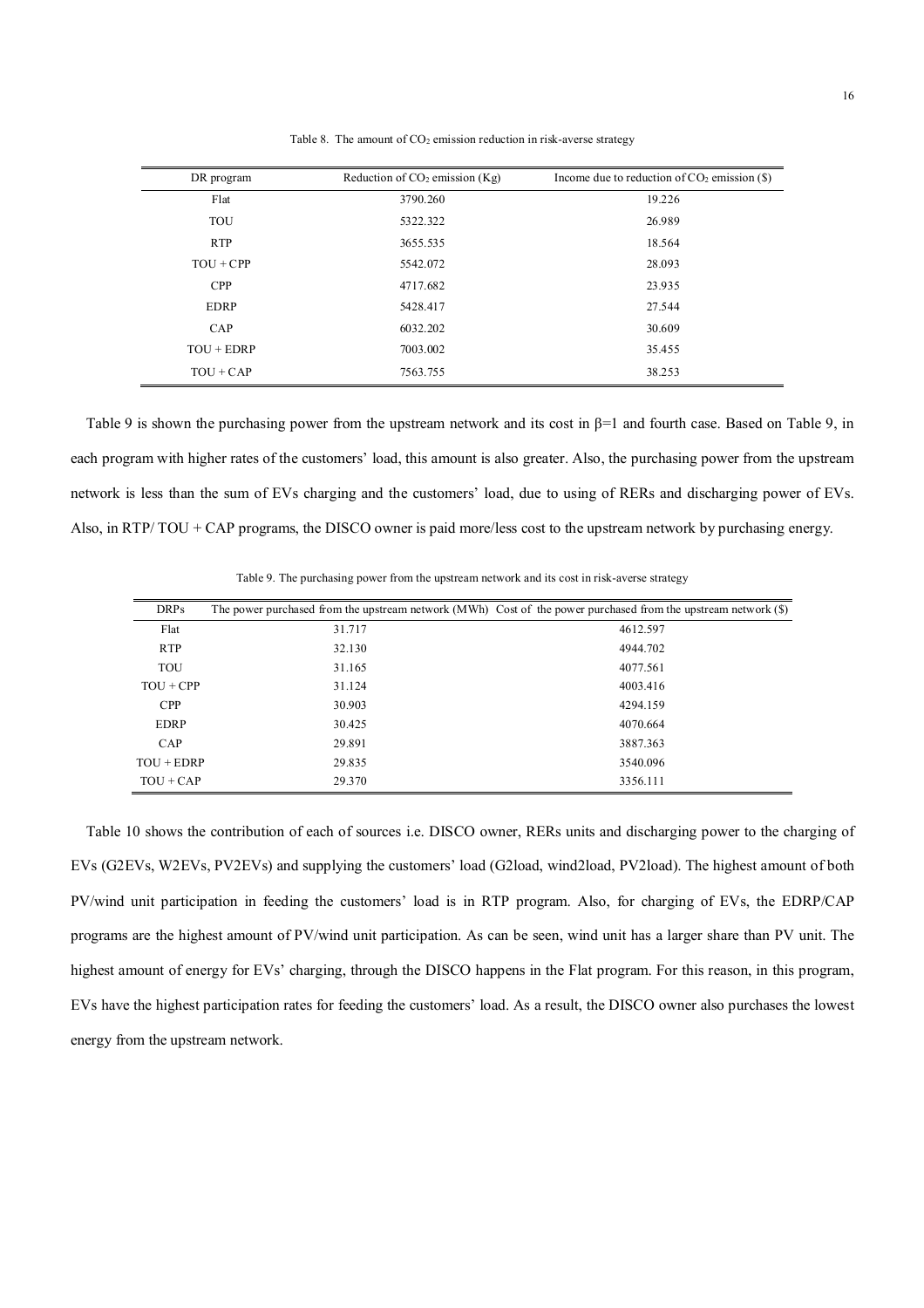| <b>DRPs</b>  | G2load | W <sub>2</sub> load | PV <sub>2</sub> load | Pdch <sub>2</sub> load | G2EVs | W <sub>2</sub> EV <sub>s</sub> | PV <sub>2</sub> EV <sub>s</sub> |
|--------------|--------|---------------------|----------------------|------------------------|-------|--------------------------------|---------------------------------|
| Flat         | 27.68  | 1.990               | 0.416                | 2.085                  | 3.364 | 1.038                          | 0.467                           |
| TOU          | 27.39  | 2.103               | 0.429                | 1.709                  | 3.034 | 0.914                          | 0.459                           |
| <b>RTP</b>   | 28.31  | 2.709               | 0.860                | $\mathbf{0}$           | 2.017 | 0.358                          | 0.067                           |
| $TOU + CPP$  | 27.21  | 2.081               | 0.435                | 1.715                  | 3.051 | 0.910                          | 0.463                           |
| <b>CPP</b>   | 26.91  | 2.018               | 0.431                | 2.057                  | 3.342 | 1.013                          | 0.466                           |
| <b>EDRP</b>  | 26.15  | 2.255               | 0.394                | 2.053                  | 3.528 | 0.782                          | 0.515                           |
| CAP          | 25.87  | 2.038               | 0.413                | 2.084                  | 3.373 | 1.004                          | 0.475                           |
| $TOU + EDRP$ | 26.01  | 2.138               | 0.485                | 1.688                  | 3.105 | 0.861                          | 0.417                           |
| $TOU + CAP$  | 25.64  | 2.102               | 0.452                | 1.679                  | 3.013 | 0.906                          | 0.446                           |

Table 10. The sharing of each sources' power for charging of EVs and supplying the customers' load (MWh), in risk-averse strategy

The DISCO owner's profit is shown in Table 11, in the fourth case and 3 types of risk in CPP programs, i.e., the best program for implementation. The DISCO owner is obtained, less profit with considering risk. In fact, in risk-seeker and risk-averse condition, the DISCO owner is achieved minimum and maximum of profit, respectively. In the risk-seeker type, more energy is sold to EVs. Therefore, more energy is available for the DISCO owner because of V2G capability. Therefore, the purchasing power from the upstream network for feeding the customer is reduced. Also air pollution decreases. As a result, the DISCO owner has gained the most benefit.

Fig. 5 shows, the operational scheduling of the DISCO, discharging power as well as RERs unit for supplying the customer, losses and charging of EVs, in CPP program and  $\beta=1$ . As can be seen, discharging of EVs only occurs at the first on-peak periods. Also, at 13:00 discharging of EVs do not happen, according to the reason that is said in the previous section.

| Income                                        |              | <b>CPP</b> |
|-----------------------------------------------|--------------|------------|
|                                               | Risk-averse  | 792.861    |
| The energy sold to PL                         | Risk-neutral | 949.252    |
|                                               | Risk-seeker  | 976.626    |
|                                               | Risk-averse  | 6380.310   |
| The energy sold to the customer               | Risk-neutral | 6380.310   |
|                                               | Risk-seeker  | 6380.310   |
|                                               | Risk-averse  | 23.935     |
| Environmental encourages                      | Risk-neutral | 26.908     |
|                                               | Risk-seeker  | 28.930     |
| Cost                                          |              |            |
|                                               | Risk-averse  | 4294.159   |
| The power purchased from the upstream network | Risk-neutral | 4052.503   |
|                                               | Risk-seeker  | 3877.787   |
|                                               | Risk-averse  | 356.913    |
| The discharging energy                        | Risk-neutral | 463.075    |
|                                               | Risk-seeker  | 475.758    |
|                                               | Risk-averse  |            |
| Implementation of PBDR and IBDR programs      | Risk-neutral |            |
|                                               | Risk-seeker  |            |
|                                               | Risk-averse  | 2546.034   |
| Profit                                        | Risk-neutral | 2840.893   |
|                                               | Risk-seeker  | 3032.322   |

Table 11. The DISCO owner's profit in fourth modes with implementation of the CPP program in three types of risk (\$)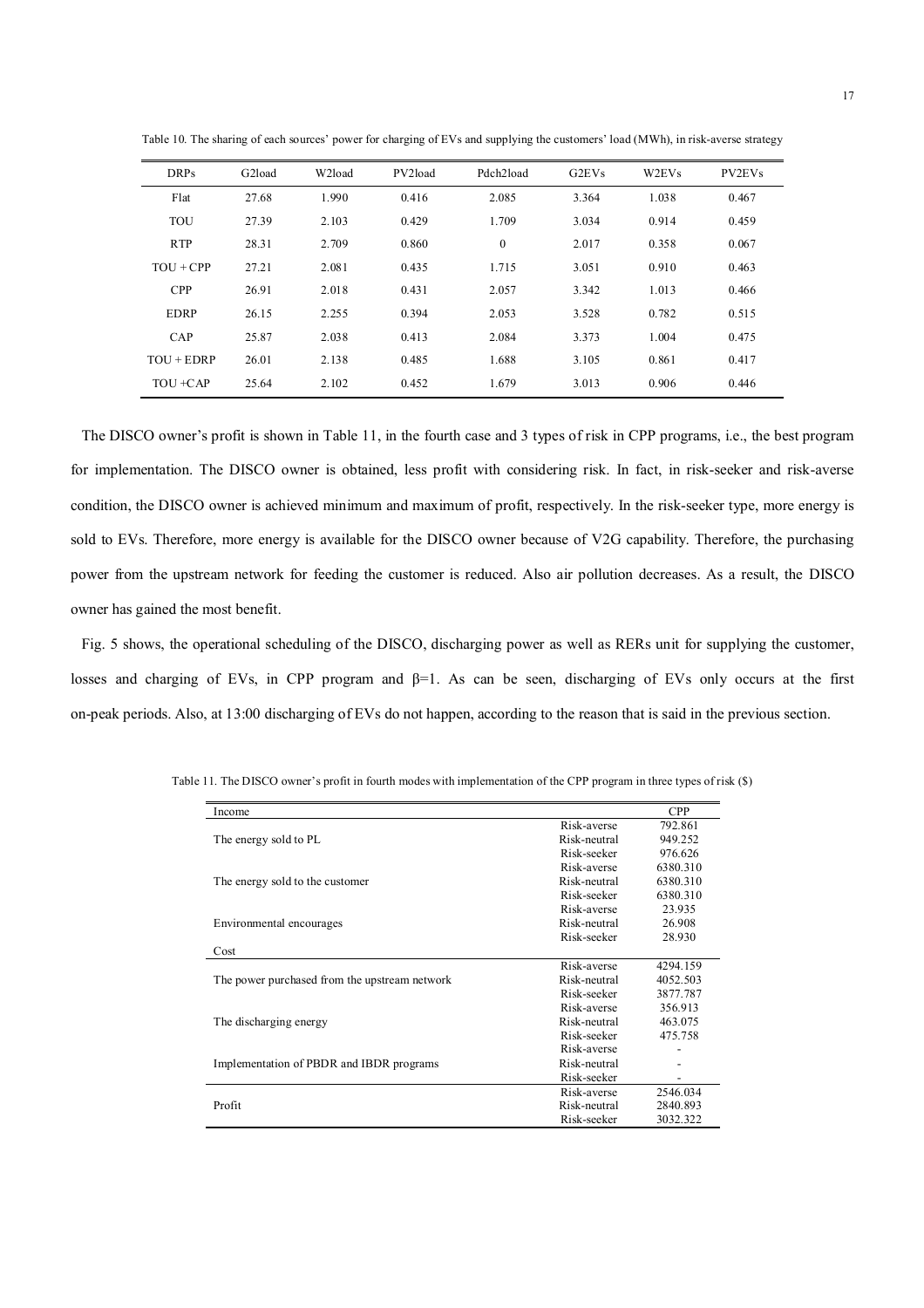

Fig. 5. The share of each resource for supplying the customer, losses and charging of EVs, in CPP program and risk-averse strategy.

Finally, a sensitivity analysis is done for investigating of the affecting factors on optimal operation of the DISCO, with the changing EVs' number, the nominal power of RERs units, as well as the percentage of customer contribution in DR program in the best DR program i.e. CPP, in 10 modes as follow:

- 200 kW of RERs units, 20% of the customer participation, 150 EVs
- 200 kW of RERs units, 30% of the customer participation, 150 EVs
- 200 kW of RERs units, 20% of the customer participation, 200 EVs
- 200 kW of RERs units, 30% of the customer participation, 200 EVs
- 500 kW of RERs units, 20% of the customer participation, 150 EVs
- 500 kW of RERs units, 30% of the customer participation, 150 EVs
- 500 kW of RERs units, 20% of the customer participation, 200 EVs
- 500 kW of RERs units, 30% of the customer participation, 200 EVs
- 500 kW of PV unit and 200 KW of wind unit, 20% of the customer participation, 200 EVs
- 200 kW of PV unit and 500 KW of wind unit, 20% of the customer participation, 200 EVs

The DISCO owner's profit, the purchasing power from the upstream network  $(P_s)$ , the charging power  $(P_{ch})$  and also the discharging power  $(P_{dch})$ , according to this sensitivity analysis are reported in Table 12.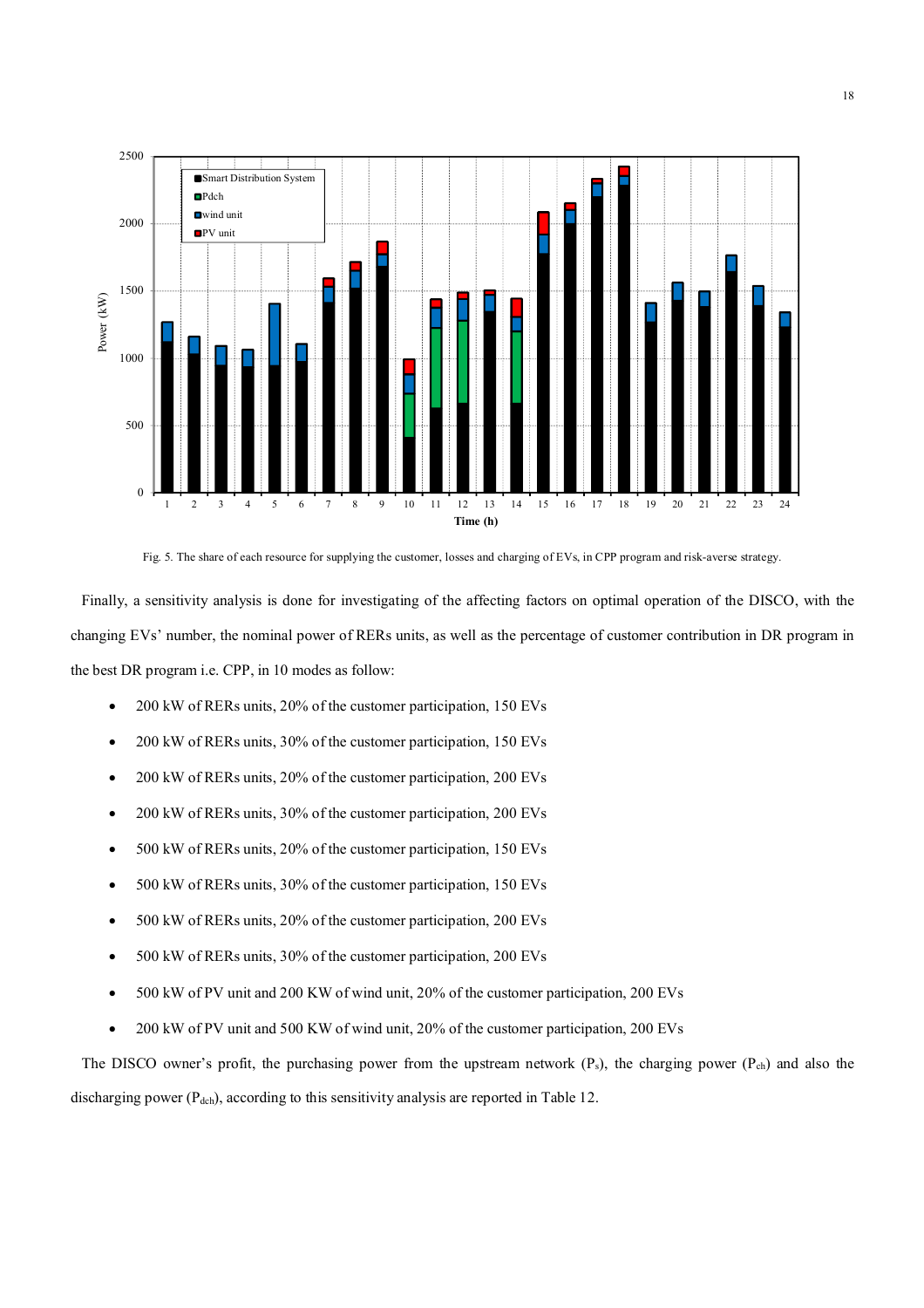| Mode NO.       | DISCO owner's profit $(\$)$ | $P_s$ (MWh) | $P_{ch}$ (MWh) | $P_{dch}$ (MWh) |
|----------------|-----------------------------|-------------|----------------|-----------------|
| Base case      | 2546.034                    | 30.903      | 4.821          | 2.085           |
| 1              | 3218.216                    | 32.595      | 7.873          | 3.688           |
| $\overline{2}$ | 3267.765                    | 32.270      | 7.889          | 3.701           |
| 3              | 3608.987                    | 33.664      | 9.771          | 4.285           |
| $\overline{4}$ | 3599.726                    | 33.260      | 9.593          | 4.132           |
| 5              | 4133.964                    | 26.810      | 7.432          | 3.310           |
| 6              | 4124.026                    | 26.365      | 7.199          | 3.111           |
| 7              | 4339.259                    | 27.088      | 8.413          | 3.124           |
| 8              | 4327.679                    | 26.756      | 8.103          | 2.899           |
| 9              | 3813.010                    | 32.250      | 9.219          | 3.813           |
| 10             | 4137.655                    | 28.942      | 9.028          | 3.649           |

Table 12. Sensitivity analysis in CPP program in risk-averse strategy

Based on Table 12, the following results are obtained:

- By increasing the potential of DR programs (from 20% to 30), the DISCO owner purchases less energy from the upstream network, therefore the profit of the DISCO owner increase. (To compare, e.g., modes 1 and 2, modes 3 and 4, etc.).
- By raising the size of RERs in the same situation, the profit of the DISCO owner increase, due to lower energy purchasing from the upstream network and V2G capability. (Compare for example modes 1 and 5 or modes 4 and 8).
- With more energy sold to EVs by increasing EVs' number, the profit of the DISCO owner increases. (Compare for example modes 1 and 3 or modes 5 and 7).
- By comparing mode 9 and 10, effecting of wind unit is better than the PV unit on the DISCO owner's profit because of lower energy purchasing from the upstream network and V2G capability.

## **4.1. Discussion**

Although the results are case sensitive that can be changed by varying the test system or charging/discharging price as well as incentive and penalty price of IBDR programs, the most significant outcomes are as follow:

1. By performing of the CPP program and using RERs and CDS of EVs and three types of risk, the DISCO owner gained more profit. So that in the risk-averse model, this increase in the profit compared to the base case (flat rate) is about 87.19%. It is noted that selling more energy to the customer and EVs is the main effecting factor for achieving more profit.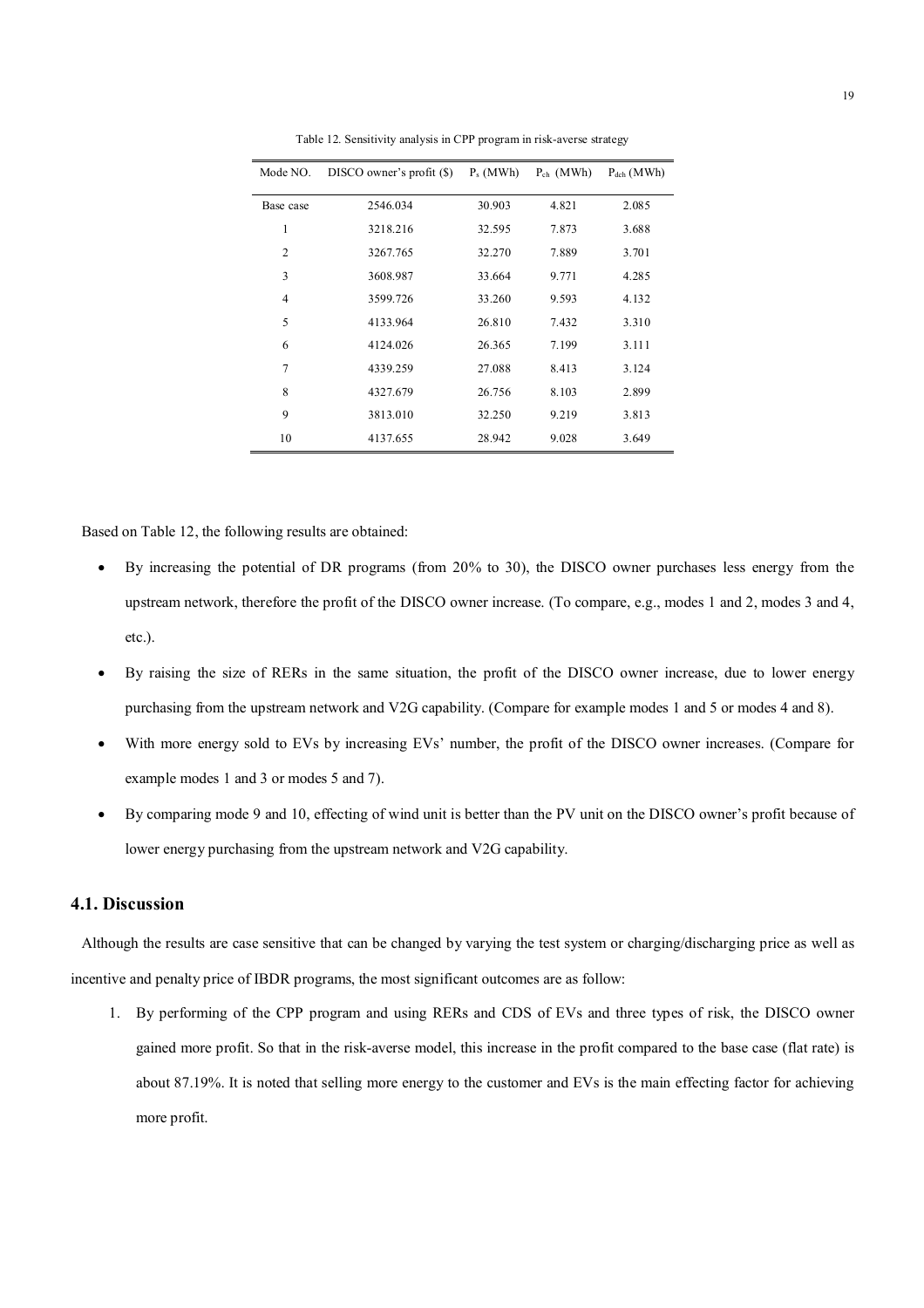- 2. In the risk-seeker type, the CDS of EVs by the DISCO owner was performed in a non-conservative way. In fact, as more energy was sold to EVs, more energy was available for the DISCO owner at the on-peak periods. So, the DISCO owner purchased less power from the upstream network. As a result, the DISCO owner gained a higher benefit in each program.
- 3. The best program from selling energy to the customer point of view is CPP. So, the income of the sold energy compared to the base case (Flat rate) was increased about 15.89% in spite of 2.3% reduction of the sold energy.
- 4. The best program from the purchasing power from the upstream network point of view is TOU + CAP. So that in this program this amount compared to the base case decreased about 7.39%.
- 5. From the sold energy to EVs point of view, CAP is the best program. This amount compared to the base case (flat rate) due to the same price of sold energy to EVs was equal.
- 6. From the CO<sub>2</sub> emission reduction point of view, the TOU + CAP is the best program. So that this reduction compared to the base case (Flat rate) was about 100%. In fact, the largest decrease in the customers' load occurs in CAP+TOU due to the biggest reduction of demand at the on-peak periods. So, the traditional power plant generated less energy.
- 7. CDS was conveniently implemented, so that charging of EVs happened at the mid-peak or off-peak periods. Also, discharging power was used for supplying the customers' load at the on-peak periods. Of course, in 13:00, 19:00 and 20:00, since the  $\pi^{Up2G}$  is closer to  $\pi^{PL2G}$ , the DISCO owner does not purchase energy from PL owner.
- 8. With the performing of the TOU program and combined programs, i.e., TOU+CPP, TOU+CAP, TOU+EDRP, encouraging the EV owners to participate in the V2G application was justified by the fact that RERs exist in the DISCO. But in other programs, even if there are not RERs, using CDS is profitable for the DISCO owner.
- 9. Based on a sensitivity analysis, by larger nominal power of RERs and increasing EVs number, the DISCO had a higher profit. So that with a 100% increase in EVs number (fixing the nominal power of RERs) the DISCO owner's profit increased about 42%. Also, if the nominal power of RERs raised 150%, the DISCO owner's profit was increased about 70%.
- 10. The effect of the wind unit was better than the effect of the PV unit on the DISCO owner's profit (if the EVs number and the customer participation was the same). So that with 150% increases only in the nominal power of the wind unit, the DISCO owner's profit increased about 62.5%. Also, if the nominal power of PV raised 150% the DISCO owner's profit increased about 49.7%.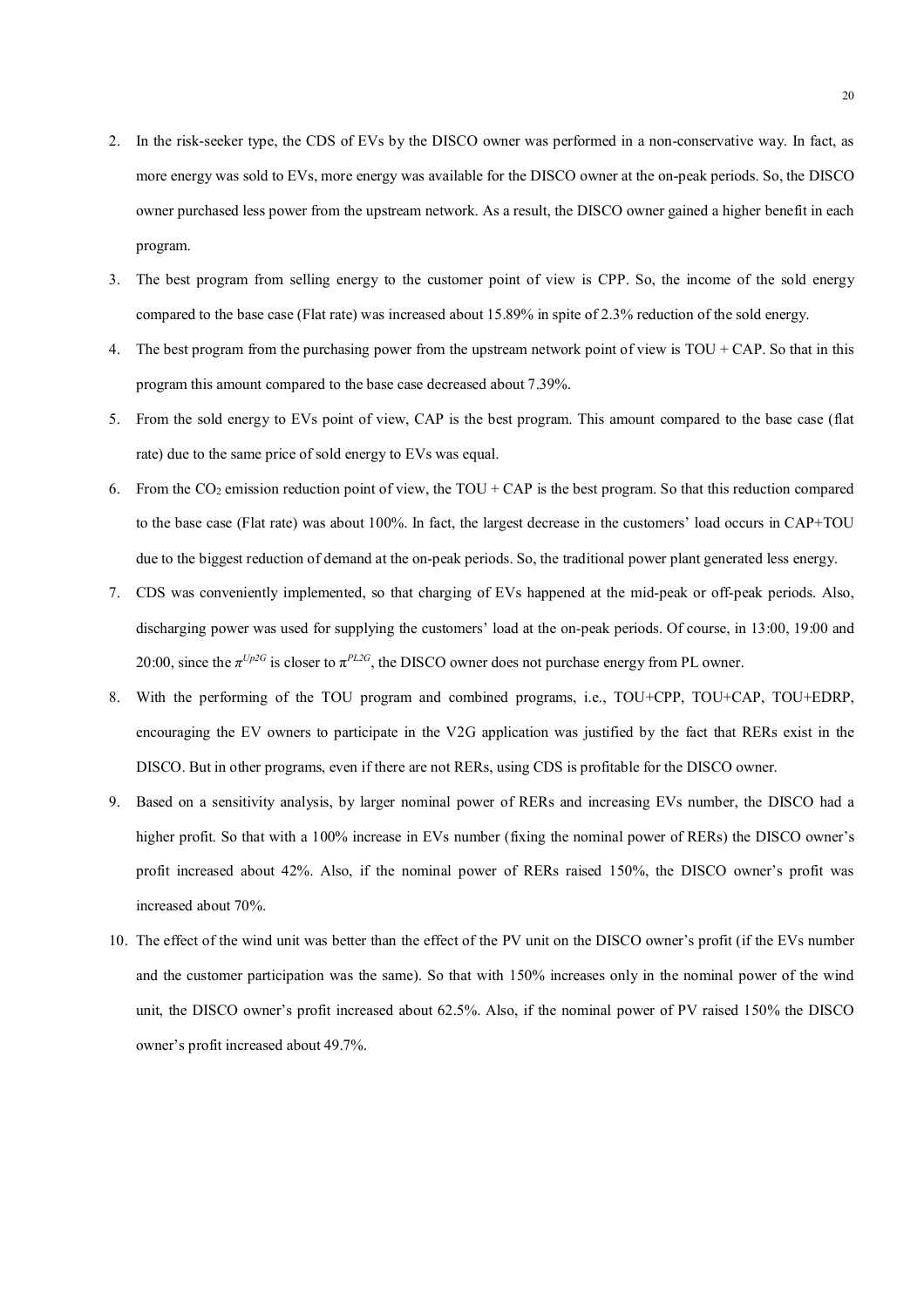### **5. Conclusions**

In this paper, a new technical and environmental-based bi-level model was introduced due to the presence of the DISCO owner and the PL owner. The objective function in each level was to maximize the profit. The KKT conditions and Fortuny-Amat and McCarl linearization approach were applied to linearize the proposed model. RERs and EV uncertainty, as well as eight DR programs, were considered for investigating their effect on the profit of the DISCO owner in three types of risk. Also for the risk-based model, the CVaR concept was used. Based on the case study, the  $\pi^{Up2G}$ ,  $\pi^{PL2G}$ ,  $\pi^{G2PL}$ , EV numbers and nominal power of RERs were an important effect on CDS of EVs and benefit of DISCO owner. The greatest profit of DISCO owner in each DR programs was achieved in risk-seeker type where the uncertainties were not considered. The results proved the advantages of the presented model. Also for continuing work, the following examples are offered: Calculation of the optimal price of the energy sold/purchased to/from PL owner by presenting a non-linear bi-level model; Obtaining the optimal price of incentive and penalty of IBDR programs.

# **Acknowledgment**

J.P.S. Catalão acknowledges the support by FEDER funds through COMPETE 2020 and by Portuguese funds through FCT, under POCI-01-0145-FEDER-029803 (02/SAICT/2017) and POCI-01-0145-FEDER-006961 (UID/EEA/50014/2019).

### **References**

- [1] Conejo, A. J., Carrión, M., & Morales, J. M. (2010). Decision making under uncertainty in electricity markets (Vol. 1). New York: Springer.
- [2] Yong, J. Y., Ramachandaramurthy, V. K., Tan, K. M., & Mithulananthan, N. (2015). A review on the state-of-the-art technologies of electric vehicle, its impacts and prospects. *Renewable and Sustainable Energy Reviews*, 49, 365-385.
- [3] Richardson, D. B. (2013). Electric vehicles and the electric grid: A review of modeling approaches, Impacts, and renewable energy integration. *Renewable and Sustainable Energy Reviews*, 19, 247-254.
- [4] Sioshansi, R., & Miller, J. (2011). Plug-in hybrid electric vehicles can be clean and economical in dirty power systems. *Energy Policy*, 39(10), 6151-6161.
- [5] Fernandez, L. P., San Román, T. G., Cossent, R., Domingo, C. M., & Frias, P. (2011). Assessment of the impact of plug-in electric vehicles on distribution networks. *IEEE Trans. Power Systems*, 26(1), 206-213.
- [6] Clement-Nyns, K., Haesen, E., & Driesen, J. (2010). The impact of charging plug-in hybrid electric vehicles on a residential distribution grid. *IEEE Trans. Power Systems*, 25(1), 371-380.
- [7] Liu, J. (2012). Electric vehicle charging infrastructure assignment and power grid impacts assessment in Beijing. *Energy Policy*, 51, 544- 557.
- [8] Razeghi, G., Zhang, L., Brown, T., & Samuelsen, S. (2014). Impacts of plug-in hybrid electric vehicles on a residential transformer using stochastic and empirical analysis. *J. Power Sources*, 252, 277-285.
- [9] Akhavan-Rezai, E., Shaaban, M. F., El-Saadany, E. F., & Zidan, A.. Uncoordinated charging impacts of electric vehicles on electric distribution grids: Normal and fast charging comparison. in: *2012 IEEE PES General Meeting*, pp. 1-7.
- [10] Jiménez, A., & García, N. (2012, July). Voltage unbalance analysis of distribution systems using a three-phase power flow and a Genetic Algorithm for PEV fleets scheduling. in: *2012 IEEE PES General Meeting*, pp. 1-8.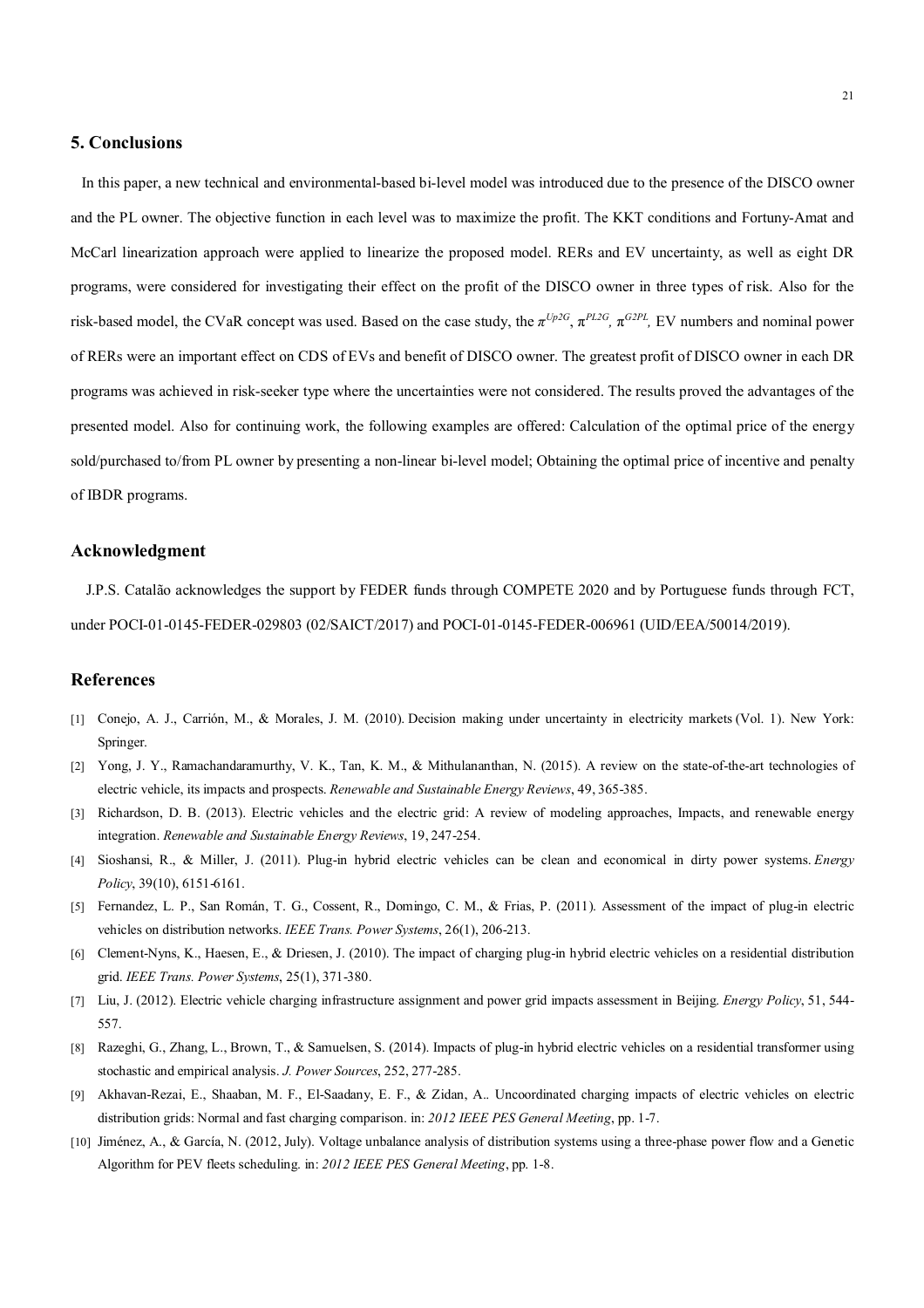- [11] Moses, P. S., Deilami, S., Masoum, A. S., & Masoum, M. A. (2010, October). Power quality of smart grids with plug-in electric vehicles considering battery charging profile. in: *ISGT Europe 2010*, IEEE.
- [12] Deilami, S., Masoum, A. S., Moses, P. S., & Masoum, M. A. (2010, October). Voltage profile and THD distortion of residential network with high penetration of Plug-in Electrical Vehicles. in: *ISGT Europe 2010*, pp. 1-6. IEEE.
- [13] Mitra, P., & Venayagamoorthy, G. K. (2010). Wide area control for improving stability of a power system with plug-in electric vehicles. *IET Generation, Transmission & Distribution*, 4(10), 1151-1163.
- [14] Wu, D., Chau, K. T., Liu, C., Gao, S., & Li, F. (2012). Transient stability analysis of SMES for smart grid with vehicle-to-grid operation. *IEEE Transactions on Applied Superconductivity*, 22(3), 5701105.
- [15] Sortomme, E., & El-Sharkawi, M. A. (2012). Optimal scheduling of vehicle-to-grid energy and ancillary services. *IEEE Transactions on Smart Grid*, 3(1), 351-359.
- [16] Wang, Z., & Wang, S. (2013). Grid power peak shaving and valley filling using vehicle-to-grid systems. *IEEE Transactions on Power Delivery*, 28(3), 1822-1829.
- [17] López, M. A., De la Torre, S., Martín, S., & Aguado, J. A. (2015). Demand-side management in smart grid operation considering electric vehicles load shifting and vehicle-to-grid support. *International Journal of Electrical Power & Energy Systems*, 64, 689-698.
- [18] Zakariazadeh, A., Jadid, S., & Siano, P. (2014). Multi-objective scheduling of electric vehicles in smart distribution system. *Energy Conversion and Management*, 79, 43-53.
- [19] Fazelpour, F., Vafaeipour, M., Rahbari, O., & Rosen, M. A. (2014). Intelligent optimization to integrate a plug-in hybrid electric vehicle smart parking lot with renewable energy resources and enhance grid characteristics. *Energy Conversion and Management*, 77, 250-261.
- [20] Marra, F., Yang, G. Y., Træholt, C., Larsen, E., Østergaard, J., Blažič, B., & Deprez, W. (2013). EV charging facilities and their application in LV feeders with photovoltaics. *IEEE Transactions on Smart Grid*, 4(3), 1533-1540.
- [21] Amini, M. H., Moghaddam, M. P., & Karabasoglu, O. (2017). Simultaneous allocation of electric vehicles' parking lots and distributed renewable resources in smart power distribution networks. Sustainable Cities and Society, 28, 332-342.
- [22] Aalami, H., Yousefi, G. R., & Moghadam, M. P. (2008, April). Demand response model considering EDRP and TOU programs. in: *Transmission and Distribution Conference and Exposition, 2008. T&D. IEEE/PES* (pp. 1-6). IEEE.
- [23] Aalami, H. A., Moghaddam, M. P., & Yousefi, G. R. (2010). Demand response modeling considering interruptible/curtailable loads and capacity market programs. *Applied Energy*, 87(1), 243-250.
- [24] Aalami, H. A., Moghaddam, M. P., & Yousefi, G. R. (2010). Modeling and prioritizing demand response programs in power markets. *Electric Power Systems Research*, 80(4), 426-435.
- [25] Shafie-khah, M., Heydarian-Forushani, E., Osório, G. J., Gil, F. A., Aghaei, J., Barani, M., & Catalão, J. P. (2016). Optimal behavior of electric vehicle parking lots as demand response aggregation agents. *IEEE Transactions on Smart Grid*, 7(6), 2654-2665.
- [26] Shojaabadi, S., Abapour, S., Abapour, M., & Nahavandi, A. (2016). Optimal planning of plug-in hybrid electric vehicle charging station in distribution network considering demand response programs and uncertainties. *IET Generation, Transmission & Distribution*, 10(13), 3330-3340.
- [27] Yao, L., Lim, W. H., & Tsai, T. S. (2017). A real-time charging scheme for demand response in electric vehicle parking station. *IEEE Transactions on Smart Grid*, 8(1), 52-62.
- [28] Rathore, C., & Roy, R. (2016). Impact of wind uncertainty, plug-in-electric vehicles and demand response program on transmission network expansion planning. *International Journal of Electrical Power & Energy Systems*, 75, 59-73.
- [29] Nezamoddini, N., & Wang, Y. (2016). Risk management and participation planning of electric vehicles in smart grids for demand response. *Energy*, 116, 836-850.
- [30] Bahrami, S., & Parniani, M. (2014). Game theoretic based charging strategy for plug-in hybrid electric vehicles. IEEE Transactions on Smart Grid, 5(5), 2368-2375.
- [31] Momber, I., Siddiqui, A., San Román, T. G., & Söder, L. (2015). Risk averse scheduling by a PEV aggregator under uncertainty. *IEEE Trans. Power Systems*, 30(2), 882-891.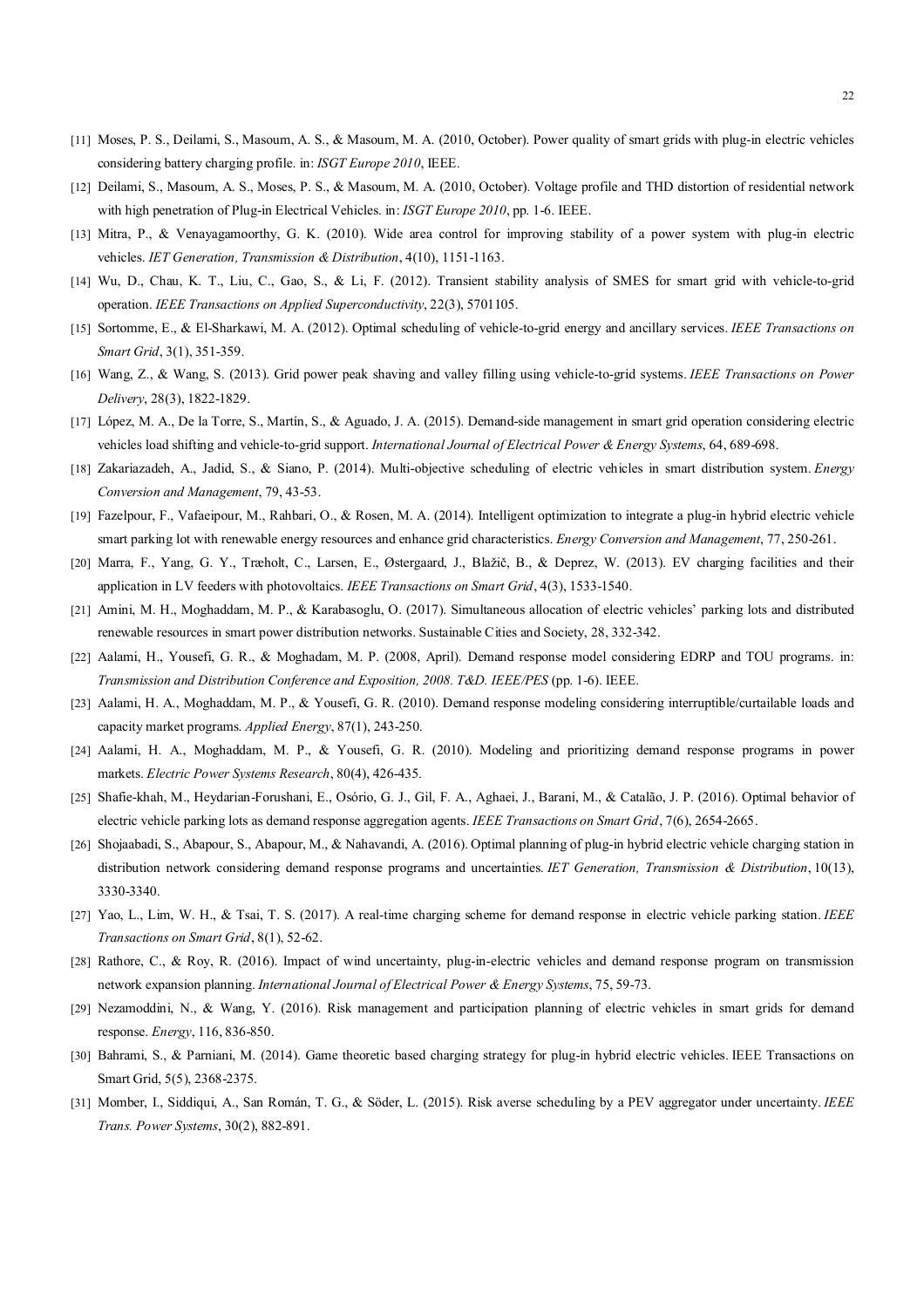- [32] Xu, Z., Hu, Z., Song, Y., & Wang, J. (2017). Risk-averse optimal bidding strategy for demand-side resource aggregators in day-ahead electricity markets under uncertainty. *IEEE Trans. Smart Grid*, 8(1), 96-105.
- [33] Yang, H., Zhang, S., Qiu, J., Qiu, D., Lai, M., & Dong, Z. (2017). CVaR-Constrained Optimal Bidding of Electric Vehicle Aggregators in Day-ahead and Real-time Markets. *IEEE Trans. Industrial Informatics*.
- [34] Tan, Z., Wang, G., Ju, L., Tan, Q., & Yang, W. (2017). Application of CVaR risk aversion approach in the dynamical scheduling optimization model for virtual power plant connected with wind-photovoltaic-energy storage system with uncertainties and demand response. *Energy*, 124, 198-213.
- [35] Dolatabadi, A., & Mohammadi-Ivatloo, B. (2017). Stochastic risk-constrained scheduling of smart energy hub in the presence of wind power and demand response. *Applied Therm. Engineering*, 123, 40-49.
- [36] Esmaeeli, M., Kazemi, A., Shayanfar, H., Chicco, G., & Siano, P. (2017). Risk-based planning of the distribution network structure considering uncertainties in demand and cost of energy. *Energy*, 119, 578-587.
- [37] Esmaeeli, M., Kazemi, A., Shayanfar, H., Haghifam, M. R., & Siano, P. (2016). Risk-based planning of distribution substation considering technical and economic uncertainties. *Electric Pow. Systems Research*, 135, 18-26.
- [38] Larimi, S. M. M., Haghifam, M. R., & Moradkhani, A. (2016). Risk-based reconfiguration of active electric distribution networks. *IET Generation, Transmission & Distribution*, 10(4), 1006-1015.
- [39] Bahrami, S., & Amini, M. H. (2018). A decentralized trading algorithm for an electricity market with generation uncertainty. Applied Energy, 218, 520-532.
- [40] Moradijoz, M., Moghaddam, M. P., & Haghifam, M. R. (2017). A Flexible Distribution System Expansion Planning Model: a Dynamic Bi-level Approach. *IEEE Trans. Smart Grid*.
- [41] Bahramara, S., Moghaddam, M. P., & Haghifam, M. R. (2015). Modelling hierarchical decision making framework for operation of active distribution grids. *IET Generation, Transmission & Distribution*, 9(16), 2555-2564.
- [42] Wu, H., Shahidehpour, M., Alabdulwahab, A., & Abusorrah, A. (2016). A game theoretic approach to risk-based optimal bidding strategies for electric vehicle aggregators in electricity markets with variable wind energy resources. *IEEE Trans. Sustainable Energy*, 7(1), 374-385.
- [43] Zhang, G., Yang, H., & Dong, J. (2015, November). Electric vehicle charging stations layout research based on bi-level programming. In: *Proc. Electric Utility Deregulation and Restructuring and Power Technologies (DRPT), 2015 5th International Conference on* (pp. 609- 614). IEEE.
- [44] Kardakos, E. G., Simoglou, C. K., & Bakirtzis, A. G. (2016). Optimal offering strategy of a virtual power plant: A stochastic bi-level approach. *IEEE Trans. Smart Grid*, 7(2), 794-806.
- [45] Cai, Y., Lin, J., Wan, C., & Song, Y. (2016). Stochastic Bi-level Trading Model for an Active Distribution Company with DGs and Interruptible Loads. *IET Renewable Power Generation*, 11(2), 278-288.
- [46] Ju, L., Tan, Z., Yuan, J., Tan, Q., Li, H., & Dong, F. (2016). A bi-level stochastic scheduling optimization model for a virtual power plant connected to a wind–photovoltaic–energy storage system considering the uncertainty and demand response. *Applied Energy*, 171, 184- 199.
- [47] Bahrami, S., Amini, M. H., Shafie-khah, M., & Catalao, J. P. (2018). A Decentralized Renewable Generation Management and Demand Response in Power Distribution Networks. IEEE Transactions on Sustainable Energy.
- [48] Sadati, S. M. B., Moshtagh, J., Shafie-khah, M., Rastgou, A., & Catalão, J. P. (2019). Operational scheduling of a smart distribution system considering electric vehicles parking lot: A bi-level approach. International Journal of Electrical Power & Energy Systems, 105, 159-178.
- [49] Shafie-khah, M., Siano, P., Fitiwi, D. Z., Mahmoudi, N., & Catalão, J. P. (2017). An Innovative Two-Level Model for Electric Vehicle Parking Lots in Distribution Systems with Renewable Energy. *IEEE Trans. Smart Grid*.
- [50] Bagher Sadati, S. M., Moshtagh, J., Shafie-khah, M., & Catalão, J. P. (2017). Risk-based bi-level model for simultaneous profit maximization of a smart distribution company and electric vehicle parking lot owner. Energies, 10(11), 1714.